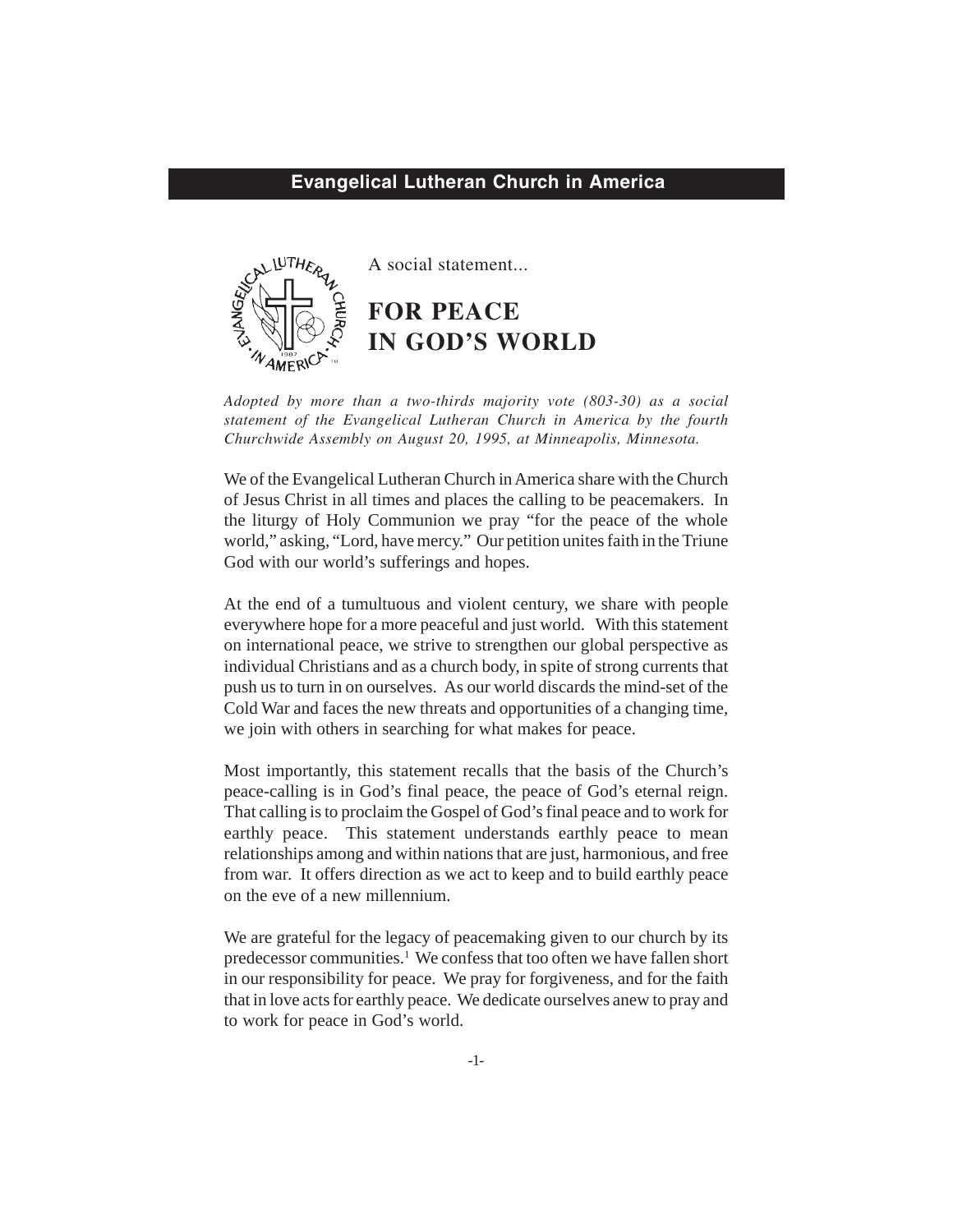# **1. THE GOD OF PEACE**

The biblical narrative reveals God's resolve for peace.

God created all things and gives unity, order, and purpose to a world of different creatures. All humans are created in the image of God (Genesis 1:27), made for life in community—with God, with others, and with the rest of creation.

All humans also are bound together in sin. Sin, the rupture in our relation with God, profoundly disrupts creation. Centeredness in self, rather than in God, destroys the bonds of human community. In bondage to sin, we fall captive to fear. Sin entangles our social structures. The Bible describes the power of sin: ingratitude, deceit, distrust, hatred, greed, envy, arrogance, sloth, corruption, debauchery, aggression, cruelty, oppression, and injustice. These violate community and generate killing and war.

God nonetheless preserves the world, limiting the effects of sin, bringing good even out of evil and making earthly peace possible. Through the Law, the sovereign God of the nations holds all responsible for their neighbor, protects community, and blesses creation ever anew. God works often in hidden and inscrutable ways. God's judgment comes upon a sinful humanity for failure to live together justly and peacefully, and calls all to repentance and faith in God. God's just wrath against all that causes chaos and destruction is in the service of the divine resolve for peace.

God's resolve for peace was manifested in a new way through one people, chosen to be a blessing to all. Through the people of Israel, God acted so as to reconcile creation, promising a reign in which peace and justice will kiss each other (Psalm 85).

God's promise is fulfilled in Jesus Christ. Rejected by humans, Jesus was confirmed by God who raised him from the dead in the power of the Holy Spirit, so that "on earth" there might be "peace" (Luke 2:14). In bringing this peace,

- ◆ Jesus taught love for one's enemies;
- ◆ he reached out to the oppressed, downtrodden, and rejected of the earth;
- ◆ he prayed for his enemies while himself being rejected on the cross;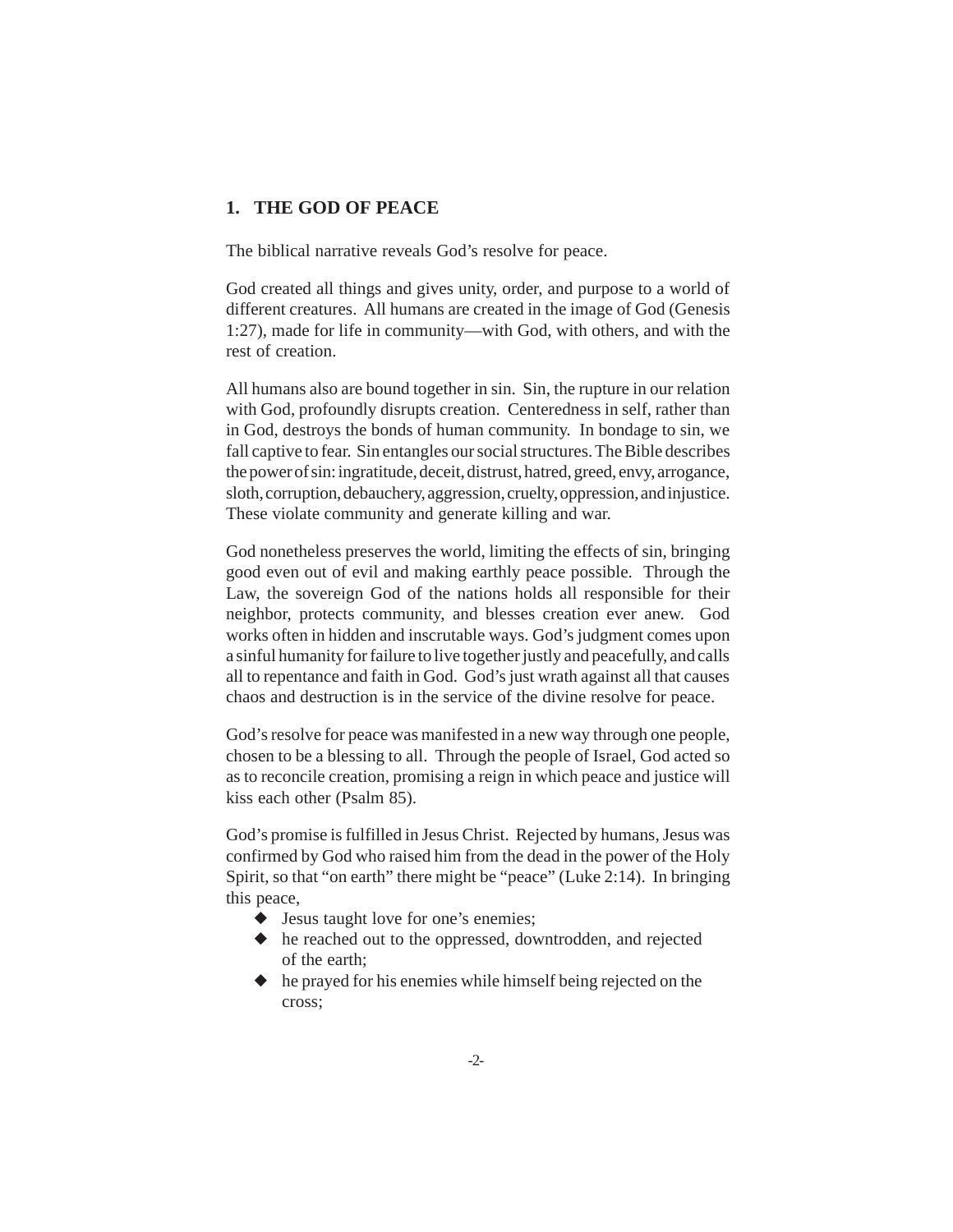◆ above all, through Jesus' violent death, God redeemed the world, "for...while we were enemies, we were reconciled to God through the death of his Son" (Romans 5:10).

This reconciling love of enemy discloses how deeply peace is rooted in who God is. The cross of Christ enacts God's resolve for peace once-forall. "The God of peace"<sup>2</sup> suffers with and for a suffering and sinful world so that all of creation will enjoy the loving community of Father, Son, and Holy Spirit.

"The Gospel of peace" (Ephesians 6:15) heals our broken relationship with God, removing the ultimate root of violence and injustice. The Gospel breaks down the dividing walls of hostility among people, creates a new humanity—making Christ Jesus "our peace" (Ephesians 2:13- 22)—and promises the reconciliation of all things in Christ.<sup>3</sup> The peace of the Gospel is the final peace God intends for all. The baptized community already takes part in this peace through the Word and faith as it hopes for creation's fulfillment in "a new heaven and a new earth" where death and pain "will be no more" (Revelation 21:1, 4).

God's steadfast resolve for peace encompasses our time as it does all times. In creation and redemption, through Law and Gospel, God's faithful love acts for peace.

## **2. THE CHURCH, A COMMUNITY FOR PEACE**

## **A. Divine Calling**

Through the Gospel, the Holy Spirit calls and gathers a people from all nations to worship and witness to the God of peace. The called and gathered are sinners, forgiven and righteous on account of Jesus Christ.

**In publicly gathering to proclaim and celebrate God's Gospel of peace,** the Church uniquely contributes to earthly peace. Its most valuable mission for peace is to keep alive news of God's resolve for peace, declaring that all are responsible to God for earthly peace and announcing forgiveness, healing, and hope in the name of Jesus Christ. In praying for peace in the world, in interceding for all who suffer from war and injustice and for those in authority, the Church acts for peace.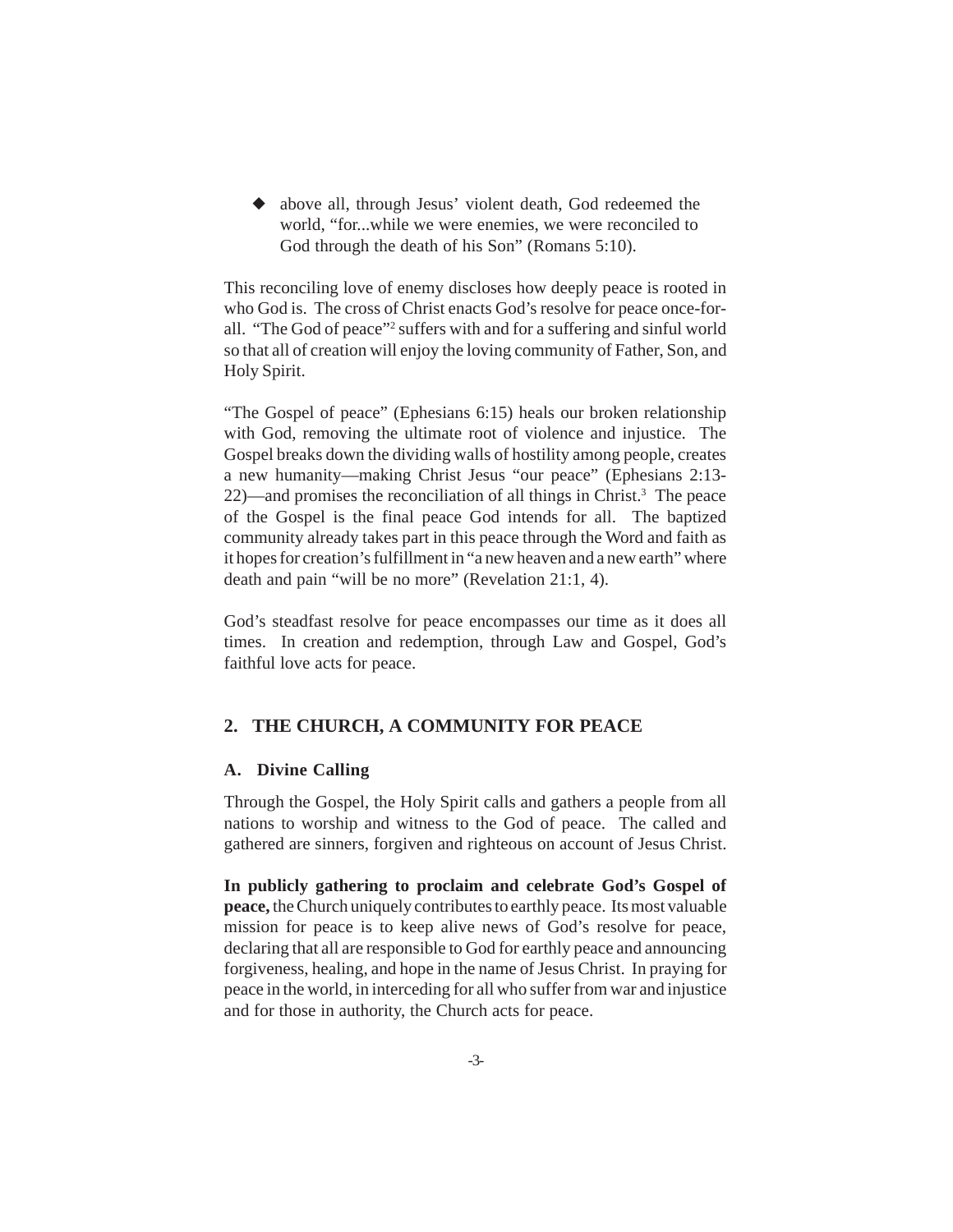The vastly different Christian communities of faith that gather in all parts of the globe are one in the Gospel, called "to maintain the unity of the Spirit in the bond of peace" (Ephesians 4:1-6). The Church, with a diversity of gifts, contributes to earthly peace **in living the oneness we have received**—in our congregations, in our church body, and in the Church universal. Nonetheless, divisions among competing groups (1 Corinthians 1:10-17) and human differences frequently outweigh our oneness in Christ (Galatians 3:28) and abuse our divine calling.

Where the Church does live in unity, overcoming such divisions and welcoming the stranger and outcast, the Church contributes to earthly peace. Where the followers of Jesus refuse to repay evil with evil but turn the other cheek and go the extra mile (Matthew 5:38-42), where in their life together Christians' creative, nonviolent responses to hostile acts open up possibilities for reconciliation, the Church contributes to earthly peace. Where churches in different countries work in solidarity for human dignity, the Church contributes to earthly peace. Peace in the community of faith serves by example the ministry and message of reconciliation entrusted to the Church for the world (2 Corinthians 5:18-19). "Blessed are the peacemakers, for they will be called children of God" (Matthew 5:9).

#### **By equipping the faithful to act for peace in all their communities**,

the Church contributes to earthly peace. In recalling our identity in baptism, in gathering in peace around the Lord's Table, in telling the biblical narrative, in teaching faith, hope, and love, the Church provides the basics of peacemaking for all of life. The Church is the school of the Holy Spirit, who molds and equips us to be peacemakers. "The fruit of the Spirit is love, joy, peace, patience, kindness, generosity, faithfulness, gentleness, and self-control" (Galatians 5:22). With its ministry of Word and Sacrament, the Church sustains believers in their conscientious decisions, including people who serve in the military and defense industries, and people who refuse to participate in all wars or in a particular war.

### **B. Faithful Presence**

When the Church fulfills the mandates of its divine calling, it helps in word and deed to create an environment conducive to peace. When the Church forsakes these mandates, it also fails to serve earthly peace. Through faithfulness in its life and activities as a community for peace, the Church in the power of the Holy Spirit becomes a presence for peace that disturbs, reconciles, serves, and deliberates.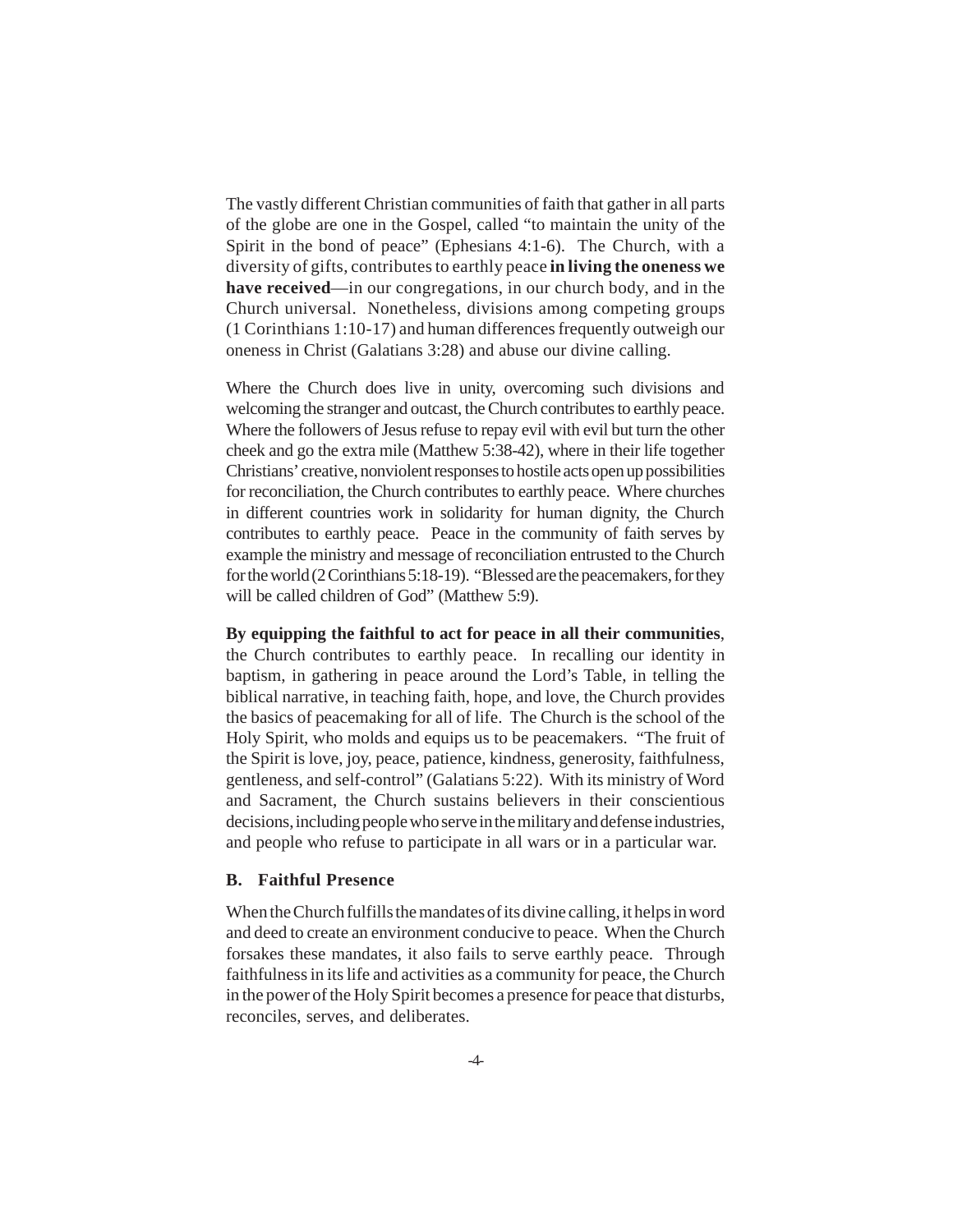The Church is **a disturbing presence** when it refuses to be silent and instead speaks the truth in times when people shout out, "'Peace, peace,' when there is no peace" (Jeremiah 6:14). The Church is this presence when it names and resists idols that lead to false security, injustice, and war, and calls for repentance. We therefore denounce beliefs and actions that:

- ◆ elevate our nation or any nation or people to the role of God;
- $\blacklozenge$  find ultimate security in weapons and warfare;
- ◆ ordain the inherent right of one people, race, or civilization to rule over others;
- ◆ promise a perfect, peaceful society through the efforts of a self-sufficient humanity; and
- ◆ despair of any possibility for peace.

As **a reconciling presence**, the Church creates bonds among different peoples, whether local or distant. It has special opportunities to bring conflicting parties together and to keep tenuous lines of communication open during times of crisis and war. The Church serves reconciliation by countering religious movements—including ones claiming to be Christian that preach and practice hate and violence, by challenging stereotypes of "the enemy," and by encouraging imaginative solutions to conflicts.

The Church is called to be **a serving presence** in society. The Church serves when it holds power accountable, advocates justice, stands with those who are poor and vulnerable, provides sanctuary, and meets human need. The Church serves when it supports efforts by governments and others to secure a just peace and when it encourages public debate about what is right and good in international and domestic affairs. It serves by calling for compassion in meeting human needs.

The Church as a community for peace is also to be **a deliberating presence** in society. As a community of moral deliberation,<sup>4</sup> the Church is a setting of freedom and respect where believers with different perspectives may learn from one another in the unity of faith. Issues that shape our world—including dilemmas of military service and confronting human evil through nonviolence are proper themes for discussion in the Church.

The Holy Spirit calls the Church to be a community for peace, yet, as that community, we fall short and contradict our calling. God's disturbing Word comes especially to us, judging us and calling us to confession and repentance. At the cross of Christ, the Church stands with the whole world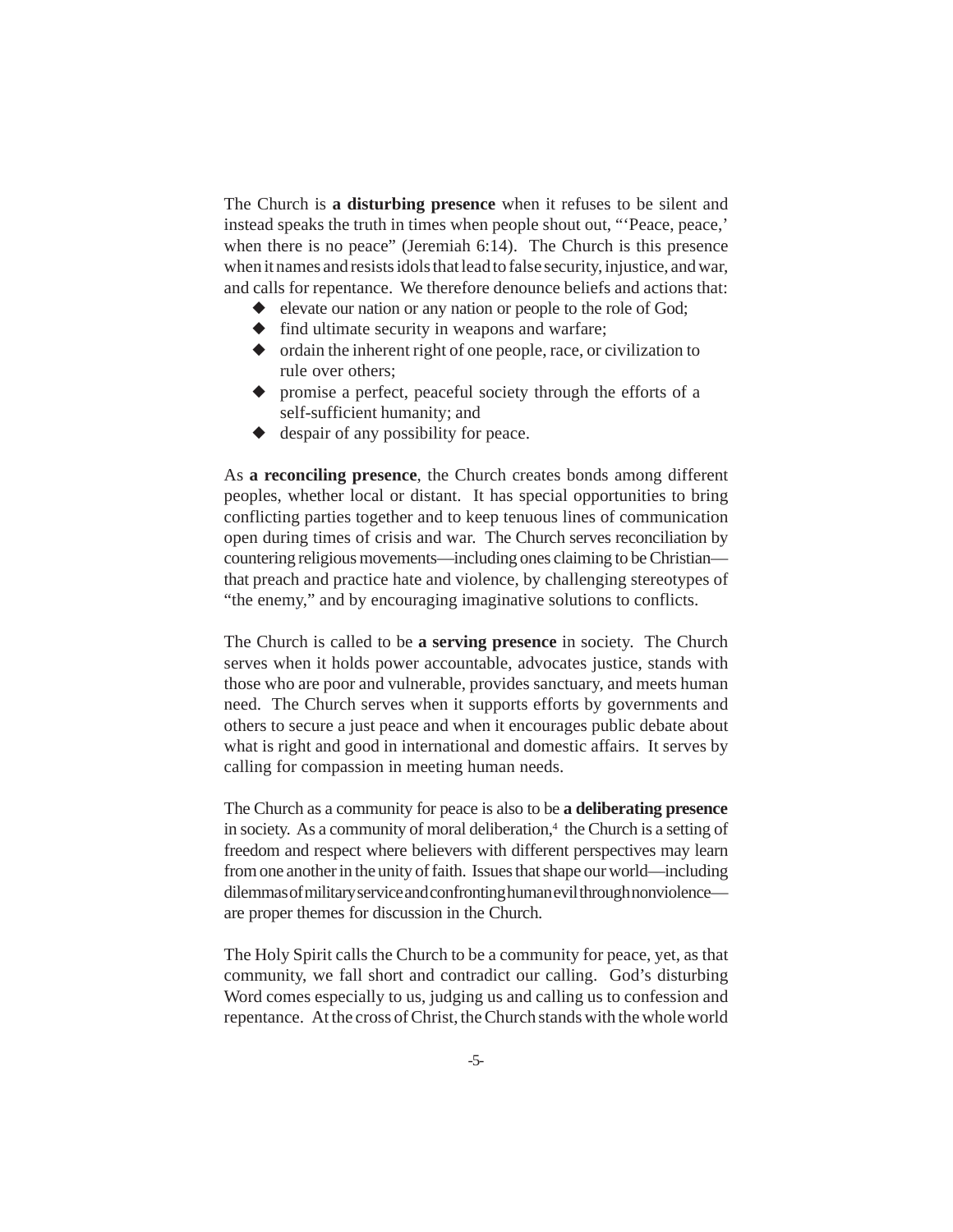under God's judgment and mercy. Daily we must return to our baptism, die again with Christ to sin's power, and be raised anew to live by the Spirit.

## **3. IN GOD'S WORLD, A FAITH...**

### **A. Active for Peace**

Trust in God's promise of final peace freely given in Jesus Christ alone drives us to engage fully in the quest to build earthly peace. Yet we know this quest is complex and our accomplishments provisional. Faith in the crucified and risen Lord strengthens us to persist even when God seems absent in a violent and unjust world, and when weariness and hopelessness threaten to overwhelm us.

Through the cross of Christ, God calls us to serve the needs of our neighbor, especially of those groups and individuals who suffer and are vulnerable. The cross assures us that even in our vulnerability, suffering, and death, God's power is active through us. In the cross we recognize that forgiveness, reconciliation, and love of enemy are essential to our efforts to build earthly peace.

Our everyday communities form the arena where faith acts in love for peace. God calls us to be peacemakers in and through the many overlapping circles of communities through which God gives us life: our homes and friendships, neighborhoods and work places, congregations and volunteer associations, towns and cities, nations and international communities. As citizens we are to seek to influence our nation's actions for peace among the nations. Sharing a common humanity with all people, we are called to work for peace throughout the globe.

Our many communities mutually influence one another. Attitudes, loyalties, and commitments learned in families help shape our views of other peoples and nations. War may disrupt and even devastate family life. Efforts to create just and secure communities within our nation go handin-hand with the pursuit of peace among nations.<sup>5</sup>

Because Christians act for peace in varied settings, our responsibilities, experiences, interests, and perspectives differ. We often disagree on how to build earthly peace, but biblical insight provides a common context for discerning direction.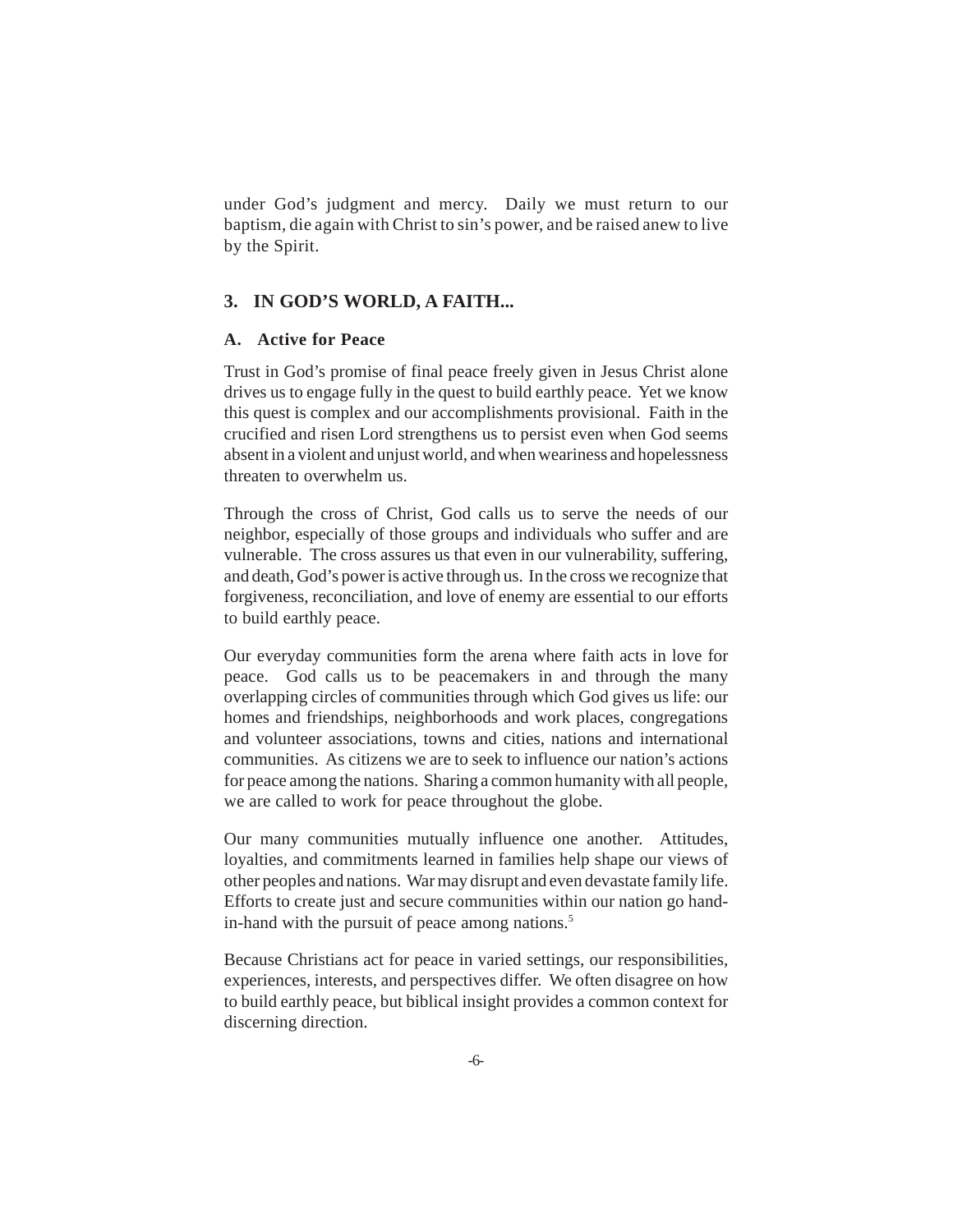### **B. Guided by Biblical Insight**

In faith we receive our world as God's creation. We affirm therefore that **earthly peace is built on the recognition of the unity and goodness of created existence, the oneness of humanity, and the dignity of every person.** Peace is difference in unity. It requires both respect for the uniqueness of others—finite persons in particular communities—and acknowledgement of a common humanity. We advocate an earthly peace that builds on freedom and responsibility, encourages compassion, and embraces justice and care of the earth.

Because all are sinners before God, efforts to build **earthly peace must recognize sin's persistent, pervasive, and subtle power.** We easily deceive ourselves about our own righteousness. Even our best intentions can produce harmful results. Our efforts must take account of the human tendency to dominate and destroy, and must recognize those "principalities" and "powers" (Ephesians 6:12, RSV) that cause strife in our world. We also advocate an earthly peace that provides security from violence and aggression, seeks just order in place of tyranny or anarchy, checks unrestrained power, and defends and enhances the life of people who are poor and powerless.

In spite of human enmity––toward God, among humans, and with the rest of creation—**God continues to work through people, their communities and structures, to make earthly peace possible.** We therefore cooperate with and learn from others, and we value the God-given knowledge, wisdom, virtue, imagination, and creativity found among all peoples. We support structures and processes for ordering relationships that are sufficiently just, open, and dynamic for people to confront injustice and conflict nonviolently.

Because we are created as whole persons, **building earthly peace encompasses all the dimensions of human society.** These dimensions include the patterns of beliefs and values that give meaning to life (culture, including religion), the structures and practices that sustain life (economics), as well as the structures and processes that allow communities to make and enforce decisions (politics). We believe that God works through human culture, economics, and politics, and intends them to restrain evil and promote the common good.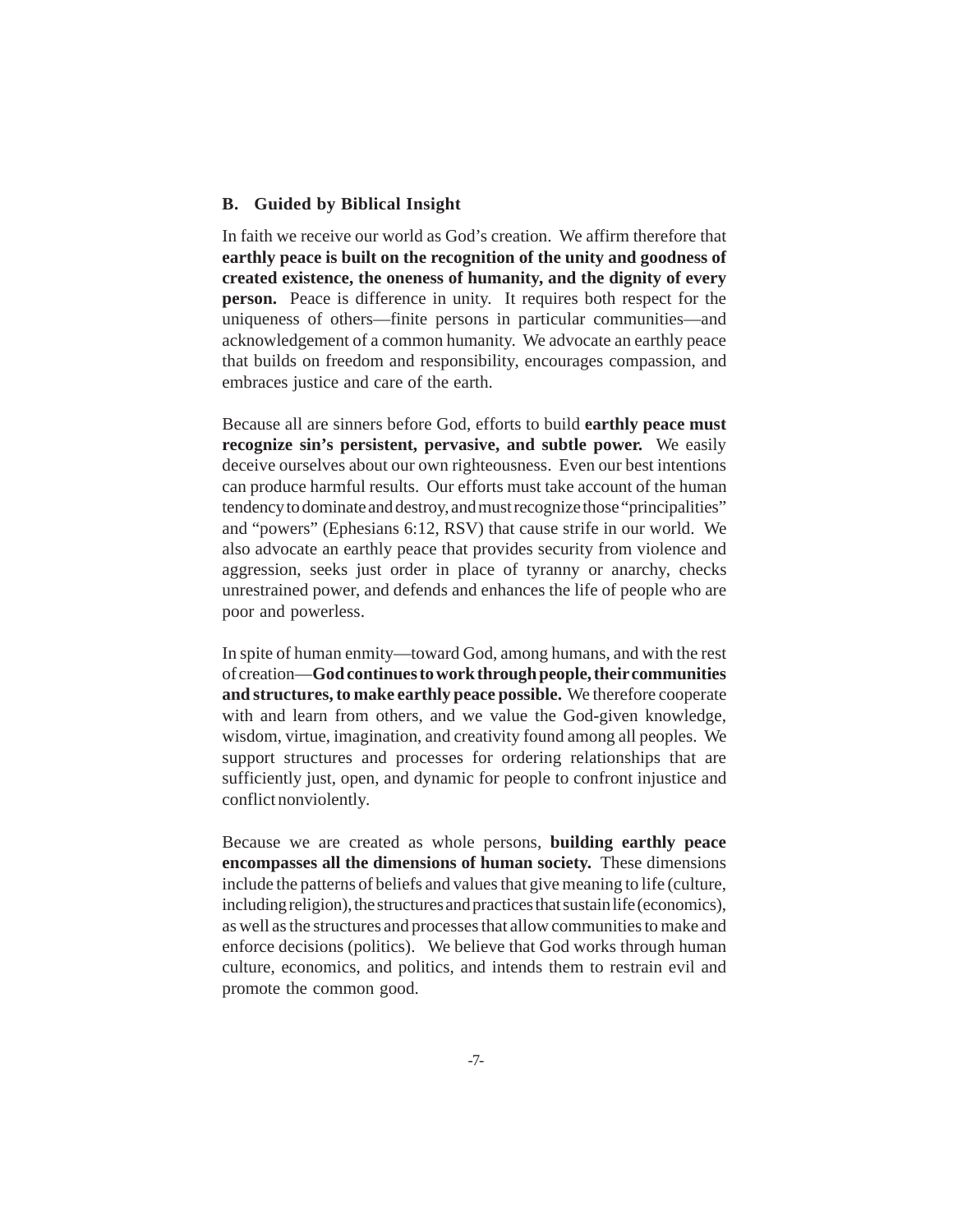**Earthly peace is not the same as the promised peace of God's present and future eternal reign.** As a human achievement built in the middle of strife, earthly peace is often fleeting and always partial. It is difficult to build and maintain. It is easily and frequently disrupted by violence and war. All the more, then, is earthly peace a most precious gift. It embodies God's intention for creation, serves human and planetary good, and gives space to proclaim the Gospel, keeping hope in God alive.

### **C. Lived in Our Time**

In hope we live out our faith in community with others and together strive for earthly peace. As we do so, we experience a world that is increasingly interconnected. People work, buy, and sell in a global market. The media make us present at happenings around the world, and new communication technologies increase available information. Economic and technological developments make increased integration both possible and necessary. The global dangers of nuclear weapons, environmental degradation, and population pressure also create greater interdependence. International trafficking in illegal drugs contributes to violence in all parts of the world.

All people experience these global changes from within particular and limited communities. The movement toward greater integration affects the world's diverse communities differently—from threatening their identity and existence to enhancing their life. Different communities respond differently to the changes. Integration often accentuates the attention people give to their particular communities. Familial, religious, cultural, ethnic, and national communities continue to be decisive sources for peoples' sense of belonging, outlook, and perception of their interests.

The tension-filled interplay of these two dynamics—here called integration and particularity—shape today's quest for peace. Integration promises broader global community; particularity promises deeper personal community. Integration threatens to bring inequality and domination by unaccountable power; particularity threatens to bring fragmentation and violent conflict by groups that deny the humanity of those who differ from them. Recognizing both promise and threat, we seek an earthly peace that affirms unity in our diversity.

Good and evil are intricately interwoven in the interplay of these two dynamics. The benefits of unparalleled economic development in some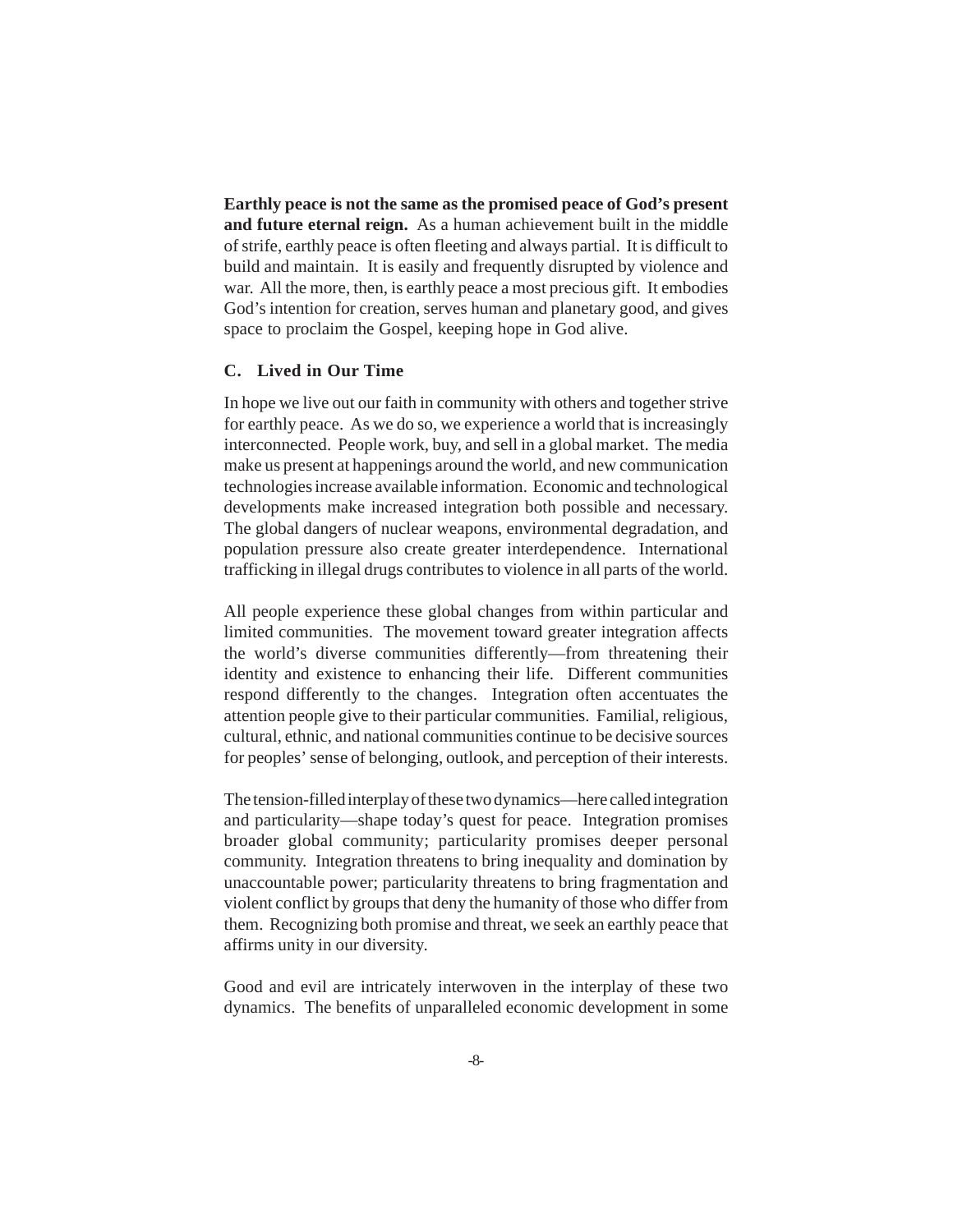parts of the world contrast with unrelenting poverty in others. The impact of a global economy on local communities varies. Basic cultural questions become even more important as the encounter of cultures intensifies. In and among religions there exist increased dialogue and mutual understanding. But there also are splintering, intense hostility toward other groups, and support for violent crusades against the enemy.

States, vastly unequal in their power, exercise their sovereignty in a thickening web of international organizations and agreements, regionally and globally. Economic integration diminishes governments' ability to determine their own economic policies. National borders are ever more permeable by outside influences. The movement of people across borders due to war or poverty is massive and controversial. Moreover, numerous states face disintegration from within when minority groups, usually ethnic communities, seek their own state or autonomy. In vicious civil wars civilians often are targeted by armed groups. Such wars raise new questions about what, if anything, the international community can and should do in the face of internal conflicts.

## **4. POLITICAL RESPONSIBILITY**

#### **A. Acting As Citizens**

We recognize the awesome responsibility political leaders, policy makers, and diplomats have for peace in our unsettled time. In a democracy all citizens share in this responsibility. We encourage participation by Christians in the affairs of government.

Our faith as Christians gives a distinctive quality to our life as citizens. Love born of faith calls us not to harm others and to help them in every need. The Scriptures provide us direction. Yet we do not possess uniquely Christian international policies or a divine or biblical politics for our nation. For political guidance we also must rely upon reason and compassion, and examine and draw upon common human experience through which, we believe, God is at work creating and preserving the world.

For the welfare of our neighbors, we in company with others must press for what is right and good within the limits and possibilities of the actual situation. Leaders and citizens make decisions among many competing goods and interests when not all can be realized. In the uncertain task of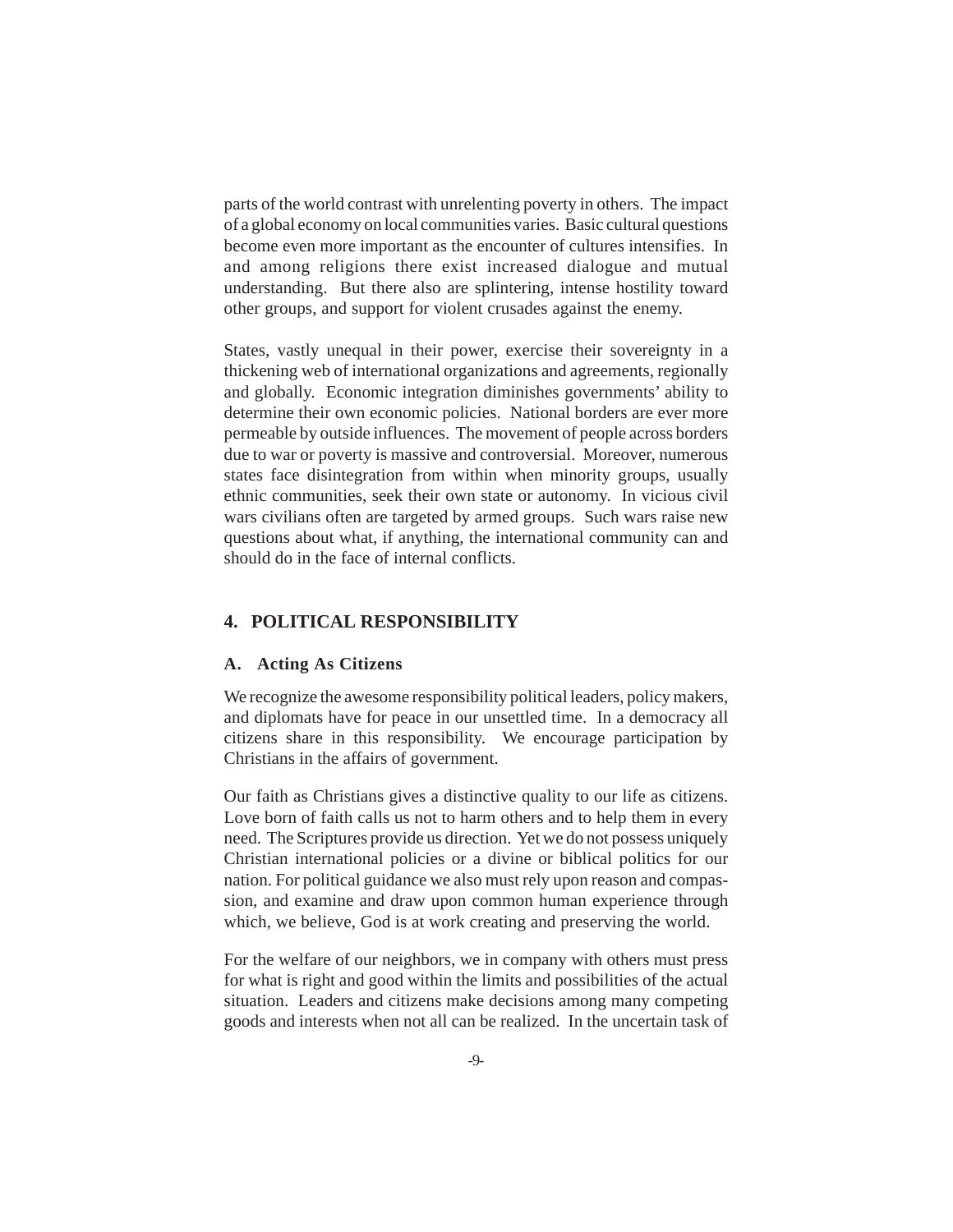calculating the probable outcomes of these decisions and choosing the best alternative, we must view the desired ends of action in light of the means and resources available.

Political authority relies on both the consent of the people and the threat and use of coercion. In accordance with the Lutheran tradition,<sup>6</sup> we affirm that governments may legitimately employ such measures as law and its enforcement, police protection, provisions for the common defense, and resistance to aggression. We also affirm that governments should vigorously pursue less coercive measures over more coercive ones: consent over compulsion, nonviolence over violence, diplomacy over military engagement, and deterrence over war.

With its significant economic, political, cultural, and military power, the United States plays a vital leadership role in world affairs. It cannot and should not withdraw or isolate itself from the rest of the world. Neither should it seek to control or police the world. Global challenges cannot be addressed by the United States alone; yet few can be met without the United States' participation.

In pursuing their interests, all nations, including the United States, have an obligation to respect the interests of other states and international actors and to comply with international law. Nations should seek their own common good in the context of the global common good. International bodies should work for the welfare of all nations.

Citizens need to give careful attention to how we in the United States perceive our national interest and interpret our national identity, since what states do depends in large measure on their views of their own interests and identity. Sin's power often makes itself felt in arrogant and self-righteous views of national identity, and in narrow, short-term, and absolute views of national interest.

We call for an imaginative attention to the interests and welfare of other nations, especially of those that are viewed as "enemies" or that are considered unimportant for our nation's interests. We expect expressions of our nation's identity to build on the best of our traditions, to respect others' identity, and to open up paths for mutual understanding. For the sake of a greater good or for reasons of conscience, citizens may need to oppose a prevailing understanding or practice of national identity and interest. Citizens may even need to resist oppressive government.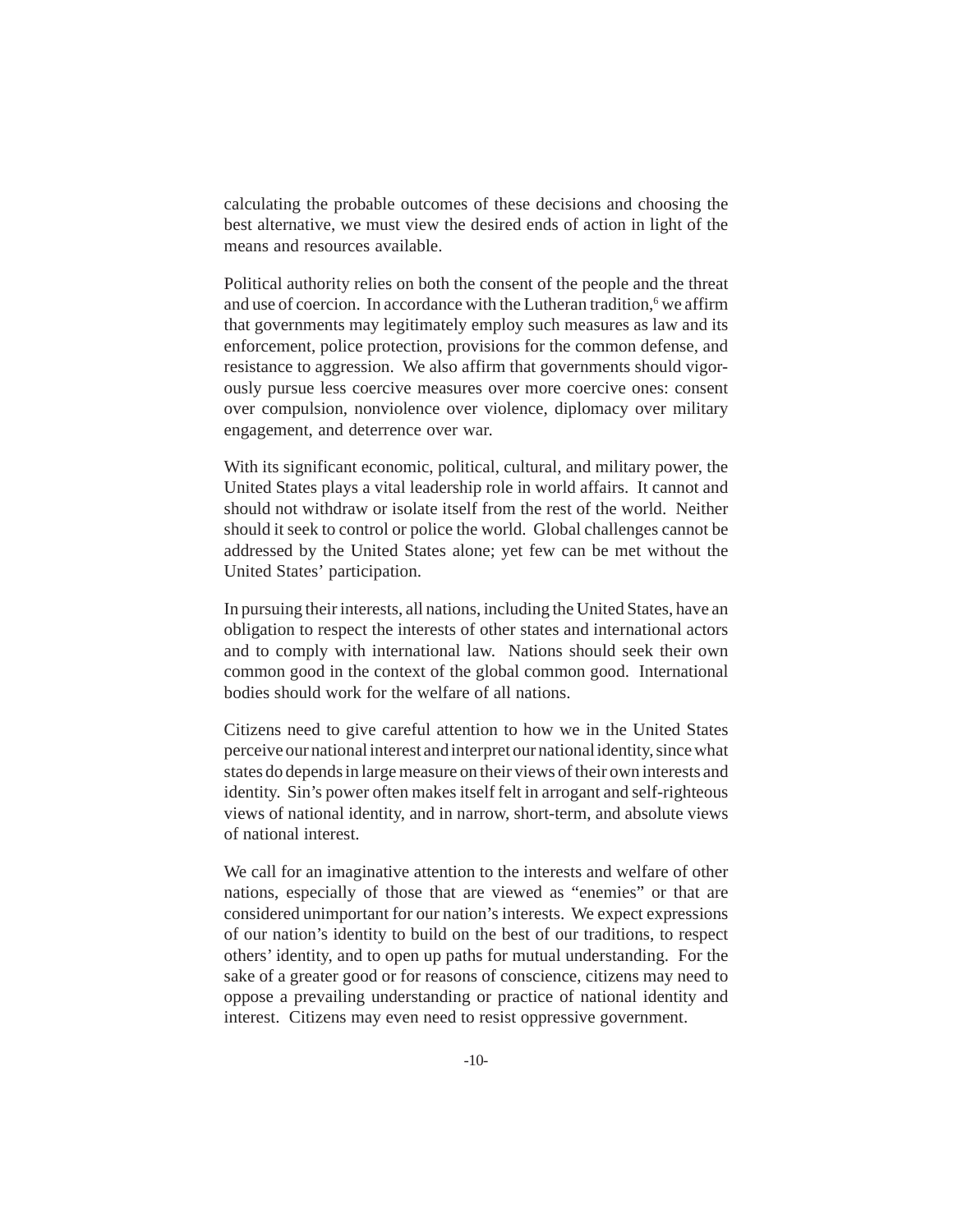### **B. Deciding about Wars**

Wars, both between and within states, represent a horrendous failure of politics. The evil of war is especially evident in the number of children and other noncombatants who suffer and die. We lament that the Church has blessed crusades and wars in the name of Jesus Christ. We recognize with sorrow that too often people formed in the Lutheran tradition have passively accepted their government's call-to-arms or have too readily endorsed war to resolve conflicts.

First and foremost, love of neighbor obligates us to act to prevent wars and to seek alternatives to them, especially in view of modern weapons and their proliferation. For this reason, this statement focuses on building a just peace and identifies tasks that create conditions for peace. Yet wars and their threat still thrust themselves upon us, and we cannot avoid making decisions about them.

In doing so, we face conflicting moral claims and agonizing dilemmas. Helping the neighbor in need may require protecting innocent people from injustice and aggression. While we support the use of nonviolent measures, there may be no other way to offer protection in some circumstances than by restraining forcibly those harming the innocent. We do not, then—for the sake of the neighbor—rule out possible support for the use of military force. We must determine in particular circumstances whether or not military action is the lesser evil.

We seek guidance from the principles of the "just/unjust war" tradition. While permitting recourse to war in exceptional circumstances, these principles intend to limit such occasions by setting forth conditions that must be met to render military action justifiable. We begin with a strong presumption against all war; support for and participation in a war to restore peace is a tragic concession to a sinful world. Any decision for war must be a mournful one.

The principles for deciding about wars include right intention, justifiable cause, legitimate authority, last resort, declaration of war aims, proportionality, and reasonable chance of success. The principles for conducting war include noncombatant immunity and proportionality.<sup>7</sup> The principles for post-war conduct include showing mercy to the defeated and assisting them to rebuild. Justifiable national and international commitment of forces to armed conflicts depend on adherence to these principles.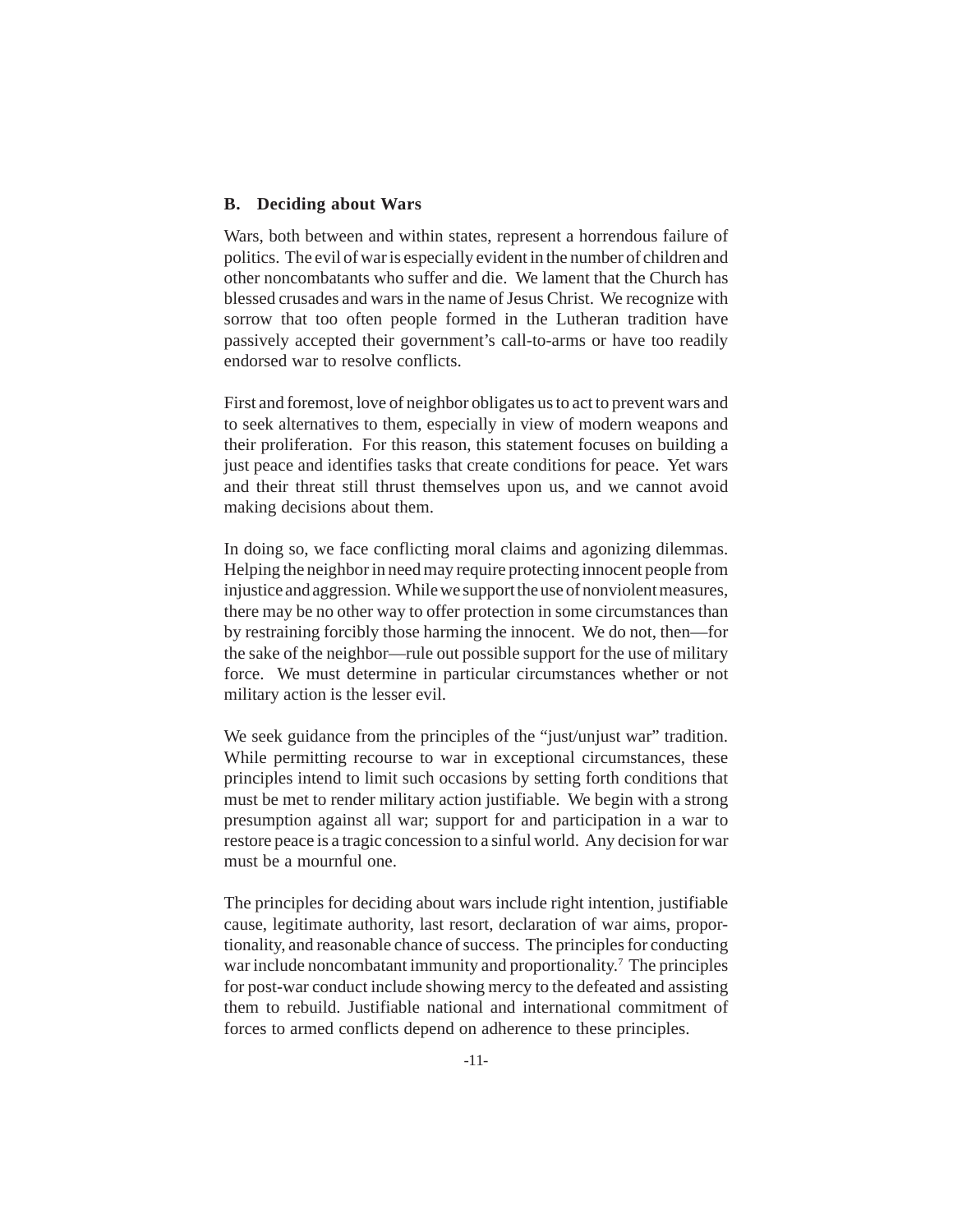This approach incorporates the hope that even war may be subject to political ends (peace) and moral considerations. At their best, these principles provide a moral framework, ambiguous and imprecise though it be, for public deliberation about war, and guidance for persons deciding what to do when faced with the dilemmas of war. In using them, Christians need to be prepared to say "no" to wars in which their nation participates.

These principles are important in international law and in military codes of conduct. They are the basis for our church's unequivocal rejection of nuclear war<sup>8</sup> and for its support for "selective conscientious objection."<sup>9</sup> In taking this approach to war, this church supports the vocation of men and women in the military who in conscience directly face the ambiguities of relative evils, and who may suffer and die to defend their neighbor.

From the posture of the just/unjust war tradition, the aim of all politics is peace. Any political activity that involves coercion should be held accountable to just/unjust war principles. They are important for evaluating movements, sanctions, embargoes, boycotts, trade policies to reward or punish, and other coercive but nonviolent measures.

The Church and others often fail to teach and apply the just/unjust war principles. These principles can be and have been misused in self-serving ways. As an evolving tradition, these principles need constant testing in light of the changing nature of warfare. Their proper use depends on political wisdom and historical knowledge of the situation. We affirm this approach humbly and self-critically. We encourage further deliberation about its faithfulness and adequacy.

Another voice with deep historical roots in the Christian tradition also speaks in our church. This church today needs the witness of its members who in the name of Jesus Christ refuse all participation in war, who commit themselves to establish peace and justice on earth by nonviolent power alone, and who may suffer and die in their discipleship. We support members who conscientiously object to bearing arms in military service.

We must continue the perennial discussion in the Church universal about whether Christian love and discipleship prohibit participation in war in all circumstances, or whether they may permit it in some circumstances. This discussion poses important and difficult biblical, historical, theological, and ethical questions. Even when Christians may differ on these questions,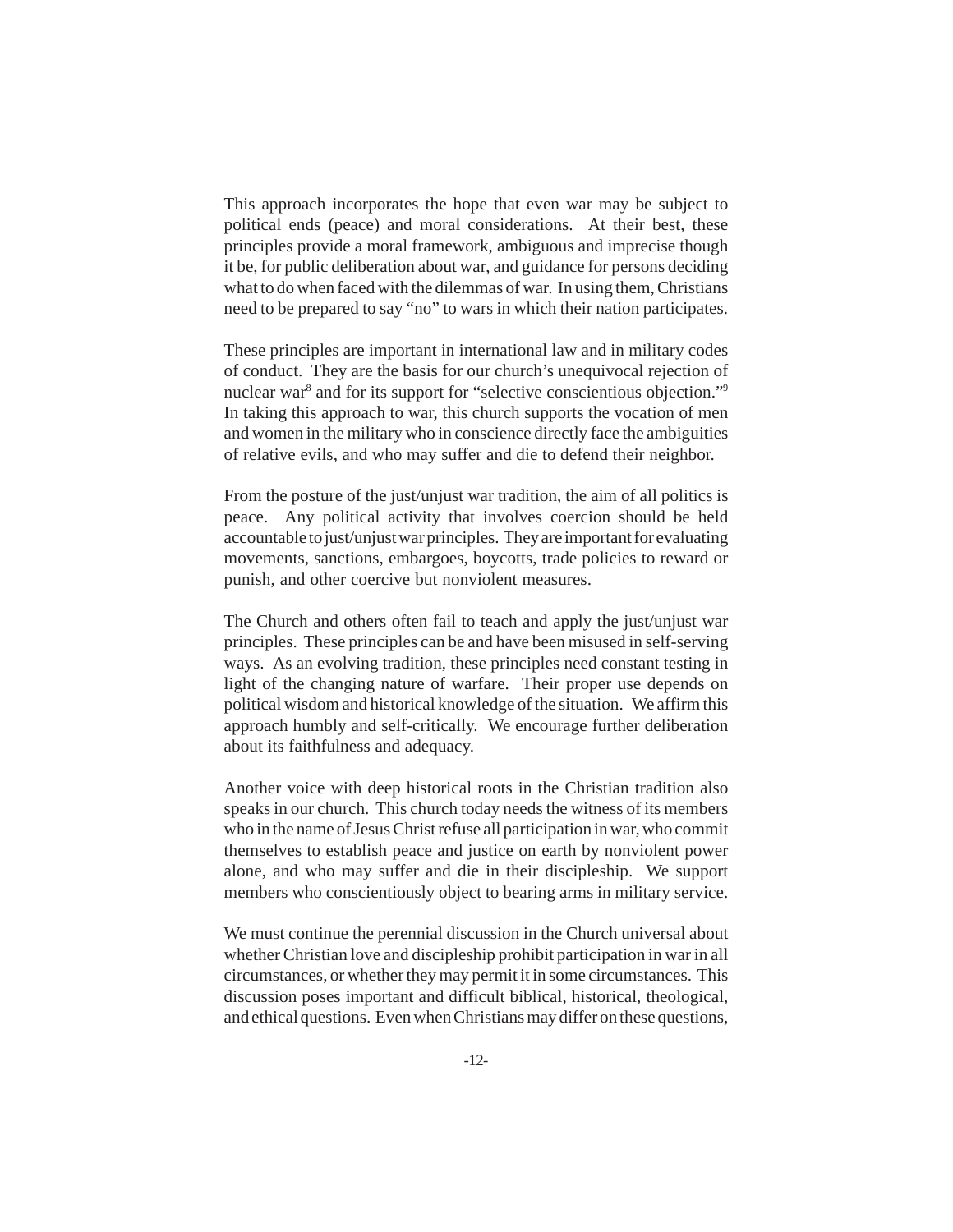there is still a basis for practical cooperation in their common presumption against violence and commitment to peace.

We make decisions about participation in war knowing that what we do or do not do falls short of what love requires. No matter what conscientious people decide, they remain under God's judgment and in need of God's mercy given in the cross of Christ.

# **5. TASKS**

What should we do to keep, make, and build international peace today? This section identifies tasks and arenas for action. It draws out implications of our faith and incorporates judgments of reason, which always are open to development and correction. Naming these tasks voices our hope that international relations can be ordered in ways that contribute to a just, free, secure, and nonviolent world. Yet we pursue this hope within the constraints and brokenness of our complex world.

## **A. A Culture of Peace**

**Foster a dynamic vision of difference in unity.** All people in their amazing diversity are God's creatures, sinners for whom Christ died. In a time when increasing integration endangers the bonds of communities and when an idolatrous allegiance to one's own community endangers our oneness, we must voice with clarity the powerful vision of difference in unity. This vision calls us to engage differences, not to ignore or fear them. The hope for earthly peace challenges people to strengthen their own particular communities in ways that promote respect and appreciation for people in other communities, for all share a common humanity. We urge our congregations to promote understanding through people-to-people exchanges.

In many situations today, religious differences are a source of enmity. Religion is used to incite people to violence. The Church faces new challenges in being a reconciling presence among the religions of the world. We need to learn from Jews, Muslims, Hindus, Buddhists, and others, discovering the ways they strive for peace, correcting distorted images, and working for mutual understanding.<sup>10</sup> We rejoice where people of different religions work together to overcome hostility.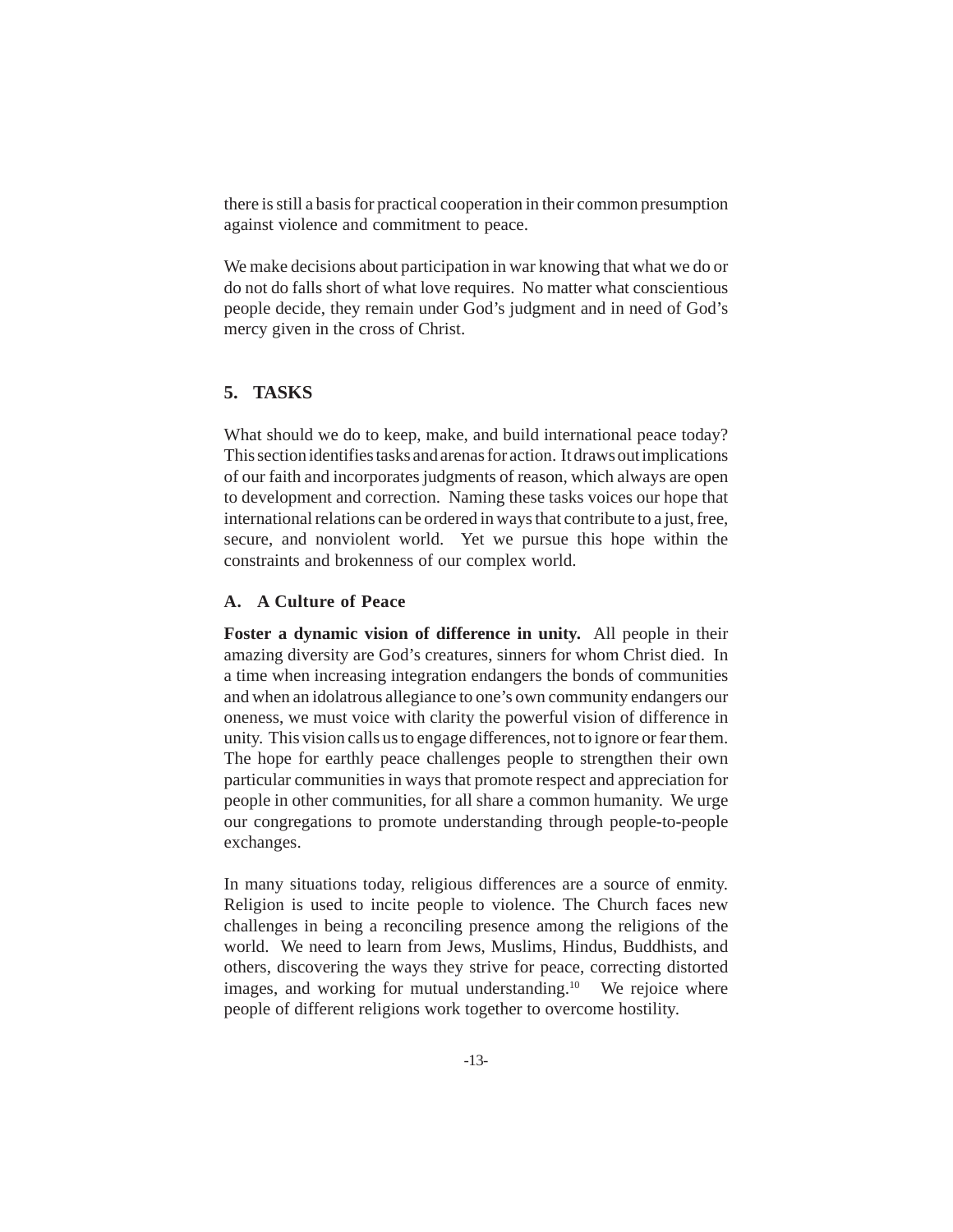**Promote respect for human rights.** "Recognition of the inherent dignity and of the equal and inalienable rights of all members of the human family is the foundation of freedom, justice and peace in the world." These words from the Preamble to the Universal Declaration of Human Rights (1948) are consistent with our understanding of humans created in God's image. Human rights provide a common universal standard of justice for living with our differences, and they give moral and legal standing to the individual in the international community.

We therefore will continue to teach about human rights, protest their violation, advocate their international codification, and support effective ways to monitor and ensure compliance with them. Our priorities are to:

- ◆ oppose genocide and other grievous violations of human rights such as torture, religious and racial oppression, forced conscription (impressment), forced labor, and war crimes (including organized rape);
- ◆ provide for the most basic necessities of the poor; and
- ◆ defend the human rights of groups most susceptible to violations, especially all minorities, women, and children.

**Counter and transform attitudes that encourage violence.** A significant cause of violent conflict, domestically and internationally, are attitudes that view violence as a readily acceptable way of dealing with differences and disputes. Fear of others, disregard for people's dignity, personal experiences of violence, and images in movies, television, videos, and music that glorify violence and war help form these attitudes.<sup>11</sup>

The Gospel strikes at the heart of what promotes such attitudes, freeing us from fear to see others as brothers and sisters for whom Christ died and lives. The media should depict honestly the violence, brutality, and terror of war and should expose falsehoods. We encourage efforts in education, the arts, and communication to portray the beauty and goodness of peace and to enhance appreciation of our world's diversity.

**Strengthen the will and ability to resolve conflicts peacefully.** Disagreements, conflicts, and competition among nations, groups, and individuals are inevitable, but wars are not. One essential ingredient for reducing the likelihood of war is the steady resolve and intense effort of the parties involved to settle conflict nonviolently. Another essential ingredient is the ability to explore all avenues for common interests, to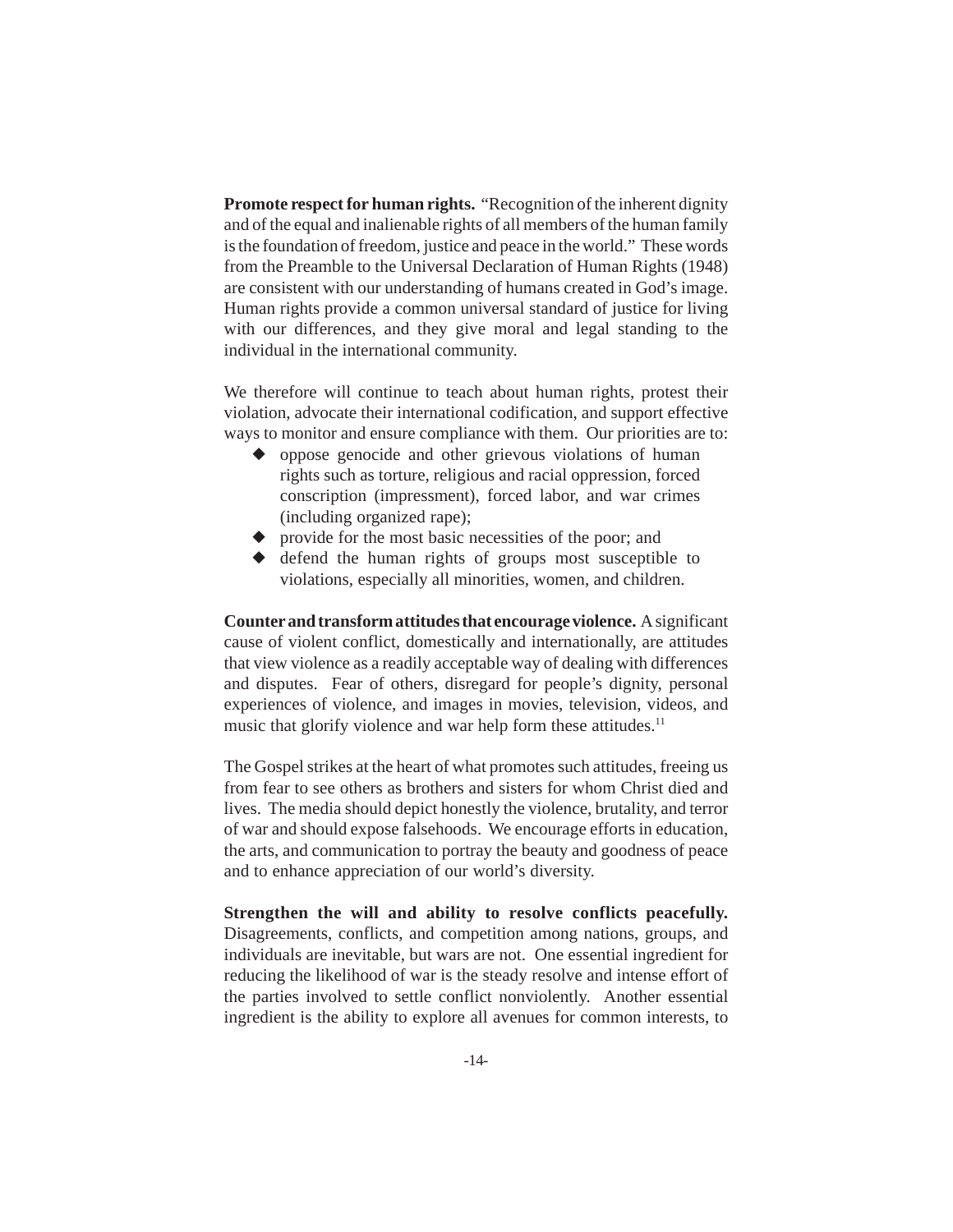compromise interests, to conciliate differences, and to prevent, moderate, or isolate destructive conflicts. These ingredients are as vital for resolving conflict in international diplomacy as they are in families and communities.

We renew our commitment to carry on this peace task through education and practice, especially with children and youth. We call upon nations to provide leadership, education, structures, and funds for the peaceful resolution of conflict. Nations should do so with the same commitment that they prepare people to settle disputes with military force.

### **B. An Economy with Justice**

**Insist that peace and economic justice belong together.** Massive hunger and poverty, alongside abundance and wealth, violate the bonds of our common humanity. Such economic disparities are a cause of conflict and war and spur our efforts to build just economic relationships necessary for peace. Justice points toward an economy ordered in ways that:

- $\bullet$  respect human dignity;
- ◆ provide the necessities of life;
- ◆ distribute goods and burdens fairly and equitably; and
- $\bullet$  are compatible with a life-sustaining ecosystem.<sup>12</sup>

Sustainable growth and fair distribution are vital in creating economic justice. Both should enable all to participate in the economy. Global economic integration should enhance economic well-being among and within nations. Fiscal policy, business practices, investment policies, and personal life styles, including patterns of consumption, should contribute to economic justice and the long-term sustainability of our planet.

**Support just arrangements to regulate the international economy.** In a world with growing economic integration and political fragmentation, global enterprises are increasingly unaccountable to either national or international standards. This lack of accountability can be a source of injustice and violent conflict.

We support efforts by nations to improve regulation and coordination of the global economy through reciprocal and mutually advantageous arrangements. International trade and financial agreements should help to increase partnership, prevent commercial wars among nations, protect the environment, provide assistance with debt management, check abuse by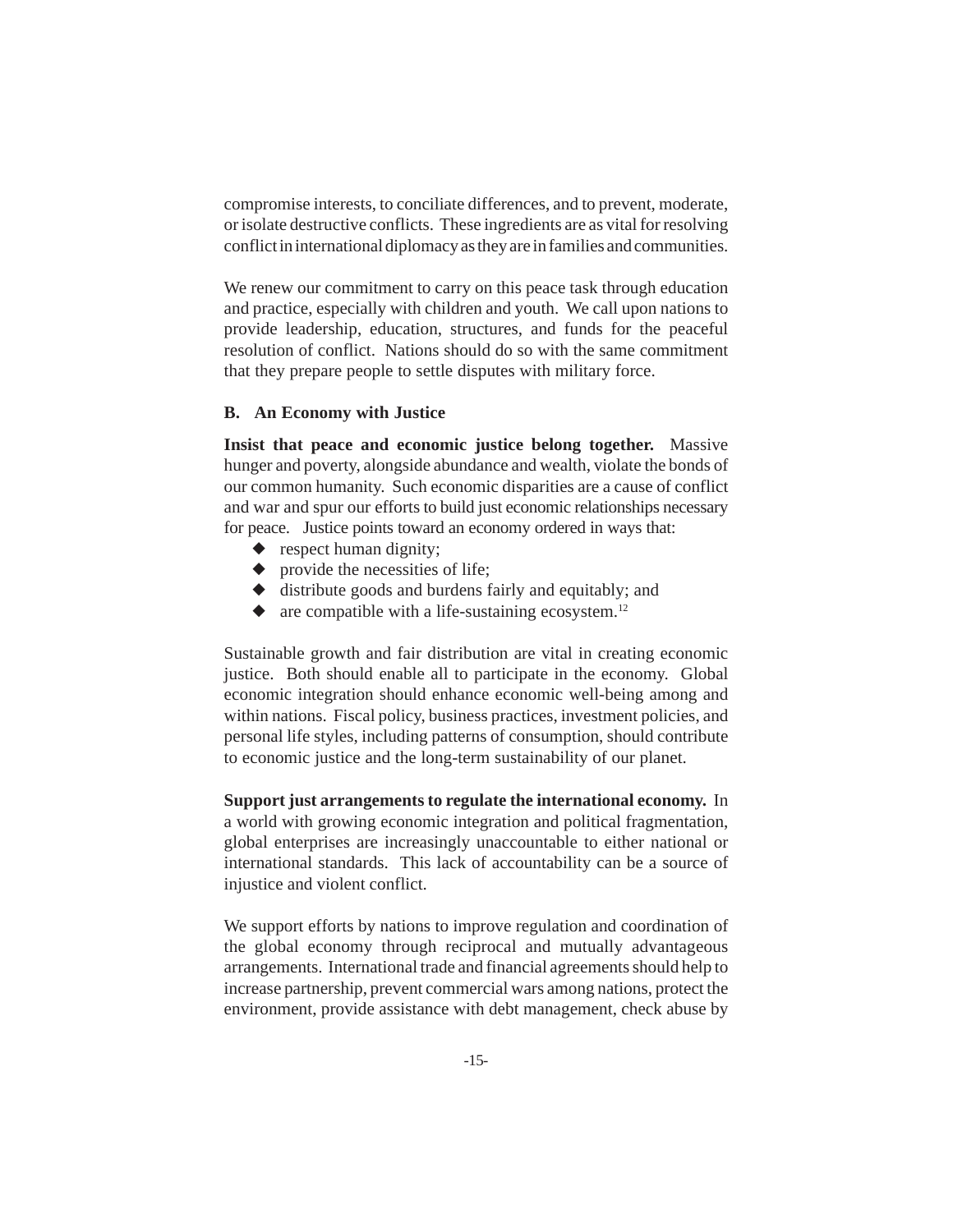multinational companies, and protect poorer nations. Developing countries need better opportunities to foster capital investment and to profit through fair and open trade.

**Revitalize Aid.** We affirm that our nation has responsibility to contribute a portion of its wealth to people in poorer nations through effective economic assistance. Assistance should come in the form of both humanitarian aid needed to relieve the consequences of disasters and development assistance that contributes to improvements in the quality of life in developing economies. While the United States has been generous in providing humanitarian aid, our nation dramatically trails the rest of the industrialized world in providing development assistance relative to our production of wealth.13 We support continued and increased assistance by the United States, and call for its gradual realignment toward more development assistance and a proportional reduction in subsidies to purchase weapons.

The guiding purpose of economic assistance should be to reduce hunger and poverty in sustainable and environmentally sound ways. Aid should be provided in ways that promote human rights and build self-reliant individuals, communities, and nations. Aid should be responsive to the need of many countries to reduce population pressure through greater opportunity for women and through voluntary, safe, and reliable means of birth control. Aid also should require accountability on the part of recipient governments. We support bilateral and multilateral aid and the use of non-governmental organizations as channels to reach local communities.

**Support economic conversion.** While recognizing its continuing and changing security responsibilities, the United States should evaluate carefully the balance between legitimate security needs and other priority uses of government revenues, and reduce military expenditures wherever possible. Where reductions occur, communities, businesses, and governments on all levels have responsibility to develop strategies that contribute to the well-being of those who bear the greatest burden of this economic conversion. We encourage congregations that serve these populations to participate in ministries of reconciliation and support to persons in economic and professional transition.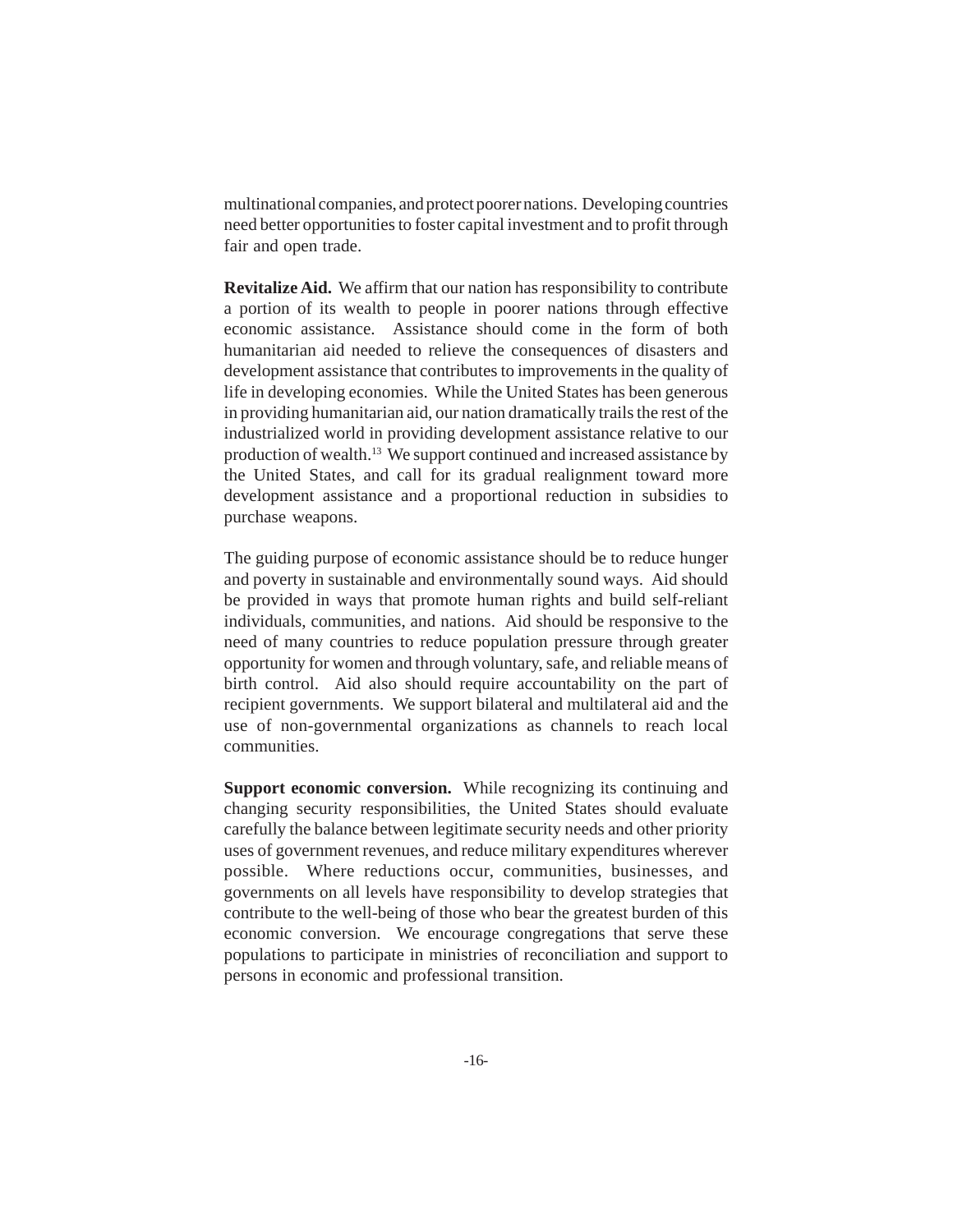## **C. A Politics of Cooperation**

**Strengthen international cooperation.** Belief in a common humanity, increasing global integration, and national self-interest all compel this task. In the Charter of the United Nations and in other international agreements, nations have stated how they believe their relations should be ordered. Normally nations comply with these principles. States pledge to respect the sovereign equality and territorial integrity of other states and not to intervene in their internal affairs, and to honor the self-determination of peoples. They also pledge to fulfill international obligations, to cooperate with other states, and to settle disputes peacefully. While states have the right of self-defense and may resist aggression, they are otherwise to abstain from the threat or use of military force.<sup>14</sup> At present, such principles offer the best framework for a just ordering of international relations. Citizens have responsibility to hold governments accountable to these principles.

As is evident in internal conflicts today, however, the principles of international law are at times in conflict. For example, when a state massively violates the fundamental rights and freedoms of its people, particularly with acts of genocide, does the principle of nonintervention still hold? In our judgment it does not. Because of its responsibility for human rights, the international community, through its regional and global organizations, has an obligation to respond and a right to intervene, with military force if necessary. Yet any such intervention must be carried out with extreme caution and be accountable to the principles of the just/unjust war tradition.

In support for international cooperation, we:

- ◆ call for building confidence among nations through forms of state conduct that are legal, nonviolent, truthful, reliable, and open, and for minimizing all forms of covert action;
- ◆ advocate increased respect for and adherence to international law;
- ◆ support viable, long-term efforts to strengthen the United Nations as a forum for international cooperation and peace, including the International Court of Justice,<sup>15</sup> and regional courts;
- ◆ support creation of an International Criminal Court, which would hold individuals accountable for violations of international law, for example, in cases of genocide and war crimes; and
- encourage continuing deliberation on the international community's responsibility for internal conflicts.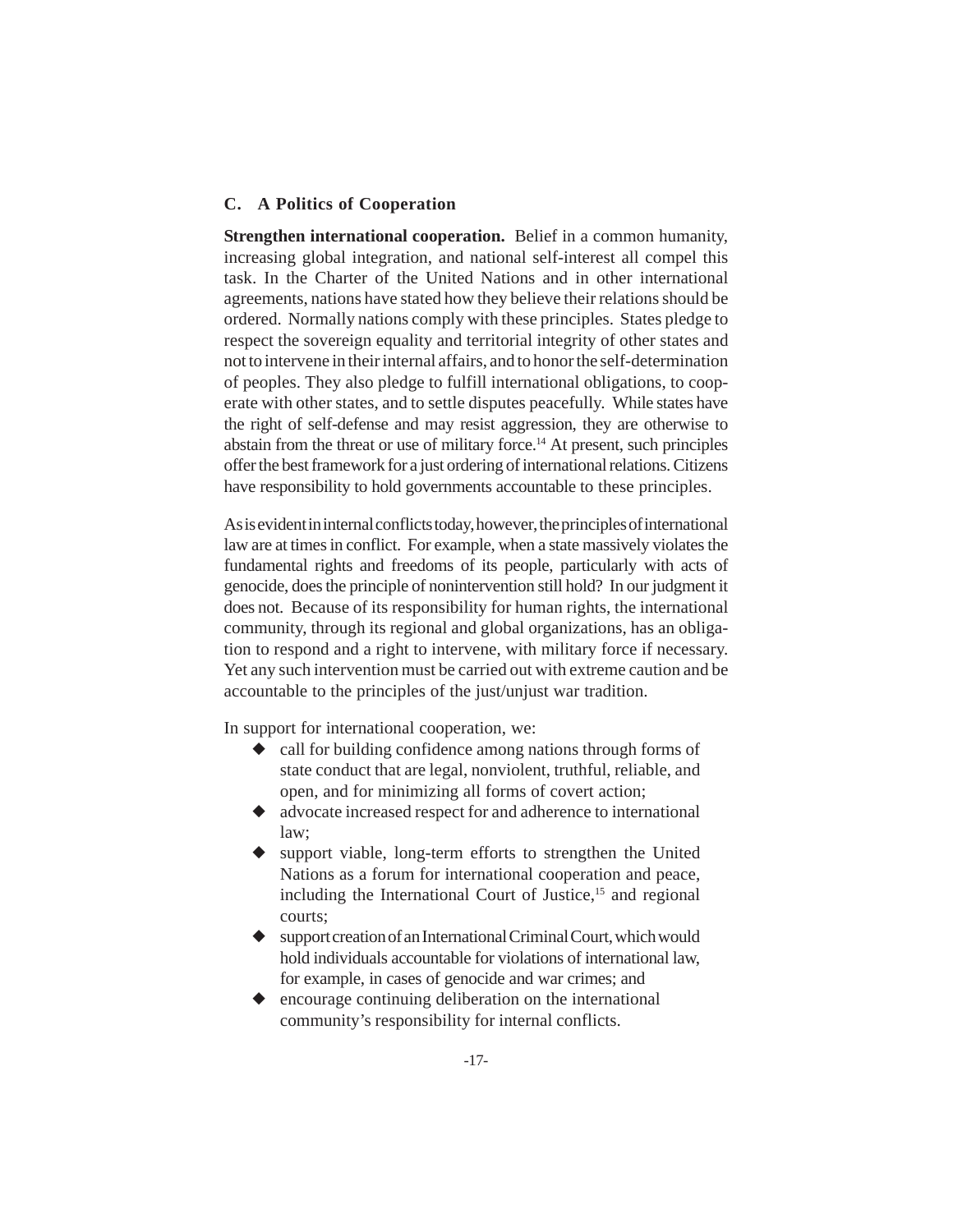**Improve structures of common security.** In an increasingly integrated world nations cannot and should not seek only their own security. Their goal should be common or mutually assured security. Cultural interaction and political and economic cooperation can contribute to common security, as can stable balances of power and defensive alliances.

Collective regional and global security structures are also needed. We affirm the original vision and mandate of collective security given to the United Nations and its Security Council. We encourage sober assessment of the successes and failures of international peacemaking efforts. We support, without illusions, efforts to make stronger and more effective the work of the United Nations and regional bodies in preventive diplomacy, peacemaking, peacekeeping, and peacebuilding.

We understand that the United States' armed forces have a role in the structures of common security. This role requires the United States to maintain sufficient armed forces to participate effectively in common efforts to deter or defeat likely threats. Although this involvement entails a significant burden on our country, strengthening regional and global security structures is, in our judgment, in the long-term interests of the United States as well as other nations.

**Give high priority to arms control and reduction.** We particularly urge a sharp reduction in the number of weapons of mass destruction. We call for arms control agreements that are substantial, equitable, verifiable, and progressive.16 We support mutual confidence-building measures to improve mutually assured security. In particular, we give priority to:

- ◆ agreements among the leading nuclear powers to reduce their nuclear stockpiles and to decrease the possibility of nuclear confrontation or accident;
- ◆ the successful negotiation of a renewed Nuclear Nonproliferation Treaty, the strengthening of mechanisms to monitor and enforce nuclear treaties, and efforts that move toward the elimination of nuclear weapons;
- ◆ treaties to ban the production, sale, and use of biological and chemical weapons; and
- ◆ agreements to ban the production, sale, and use of land mines.

**Control and reduce the arms trade.** Heavily armed nations continue to spend billions on arms. As one of the world's leading arms exporters, the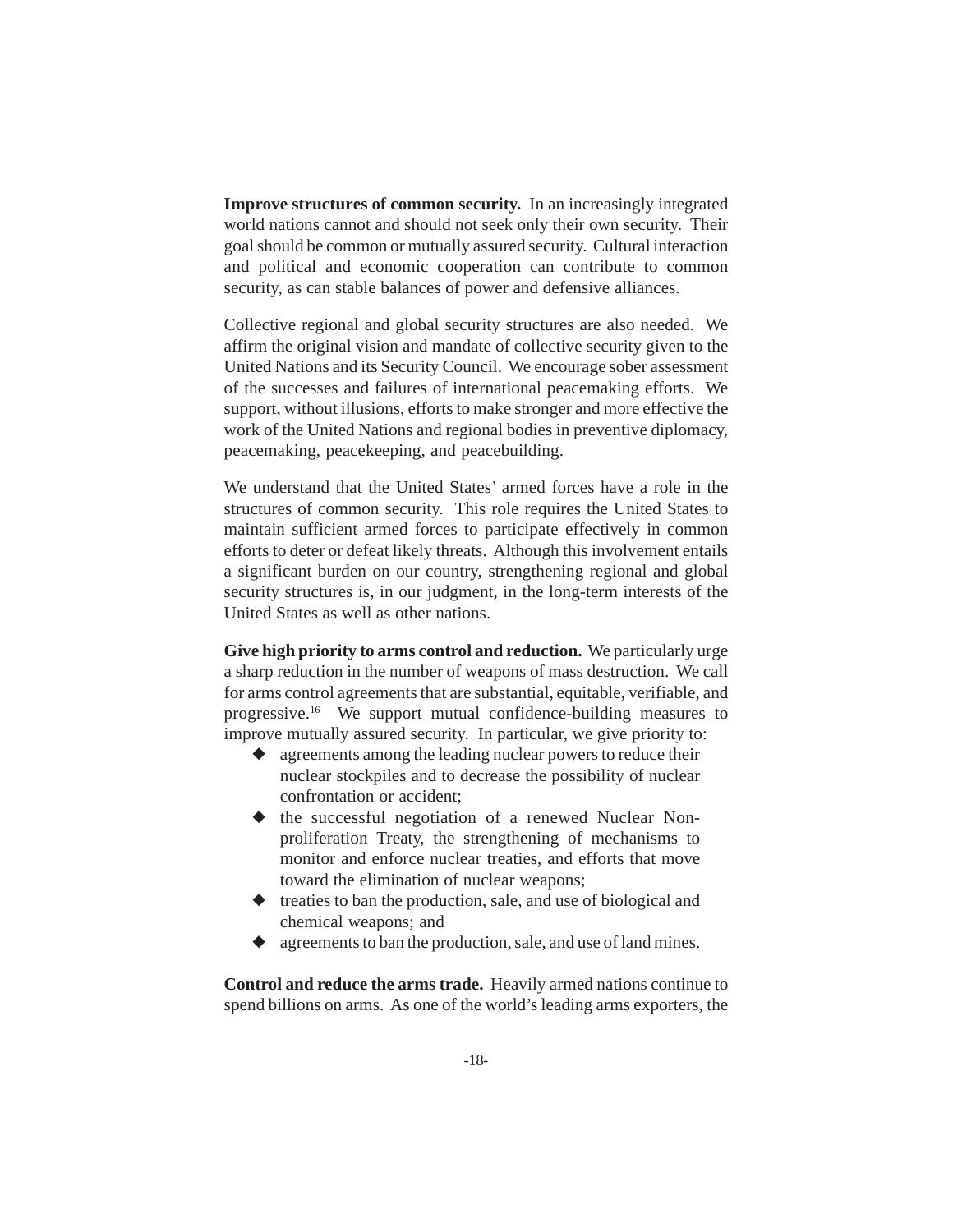United States has special responsibility to reduce arms sales and to seek proper international control agreements over the worldwide sale and transfer of arms by the major exporters. We:

- $\bullet$  support legislation to prohibit United States military assistance and arms transfers to governments that use them to oppress their own citizens or to engage in acts of aggression; and
- ◆ encourage international efforts to make arms sales open to public scrutiny and to reduce the arms trade.

**Advocate participatory and accountable political structures within nations.** In view of the high number of internal wars, the concern for political structures and processes within nations is crucial for peace. The success or failure of democratic efforts may have significant impact on international peace, since historically democracies have seldom declared war on each other. We expect governments to be accountable to law and people, provide for the participation of all and space for loyal opposition, protect individual and minority rights, and offer processes for conflicts to be resolved without war.

In support for just political structures, we:

- ◆ call for assistance to nations struggling to form democracies, recognizing that in many nations grinding poverty and population pressure are major obstacles to democracy;
- ◆ acknowledge that the responsible use of sanctions may on occasion be the most effective and least harmful measure to lead states to stop oppressing their people; and
- ◆ insist that one of the most important contributions the United States can make to peace is to have its own democracy work for a just and peaceful ordering of its diverse society.

**Encourage non-governmental organizations and their work for peace.** Freedom of association and activities of non-governmental local, national, and international organizations are indispensable to building peace today. These organizations counter the abuse of state power and mediate between individuals and organized centers of power. Through them, people expose serious human rights violations, respond to human need unmet by governments, organize people who are poor and oppressed, keep attention focused on the brutality of wars, and help resolve conflicts.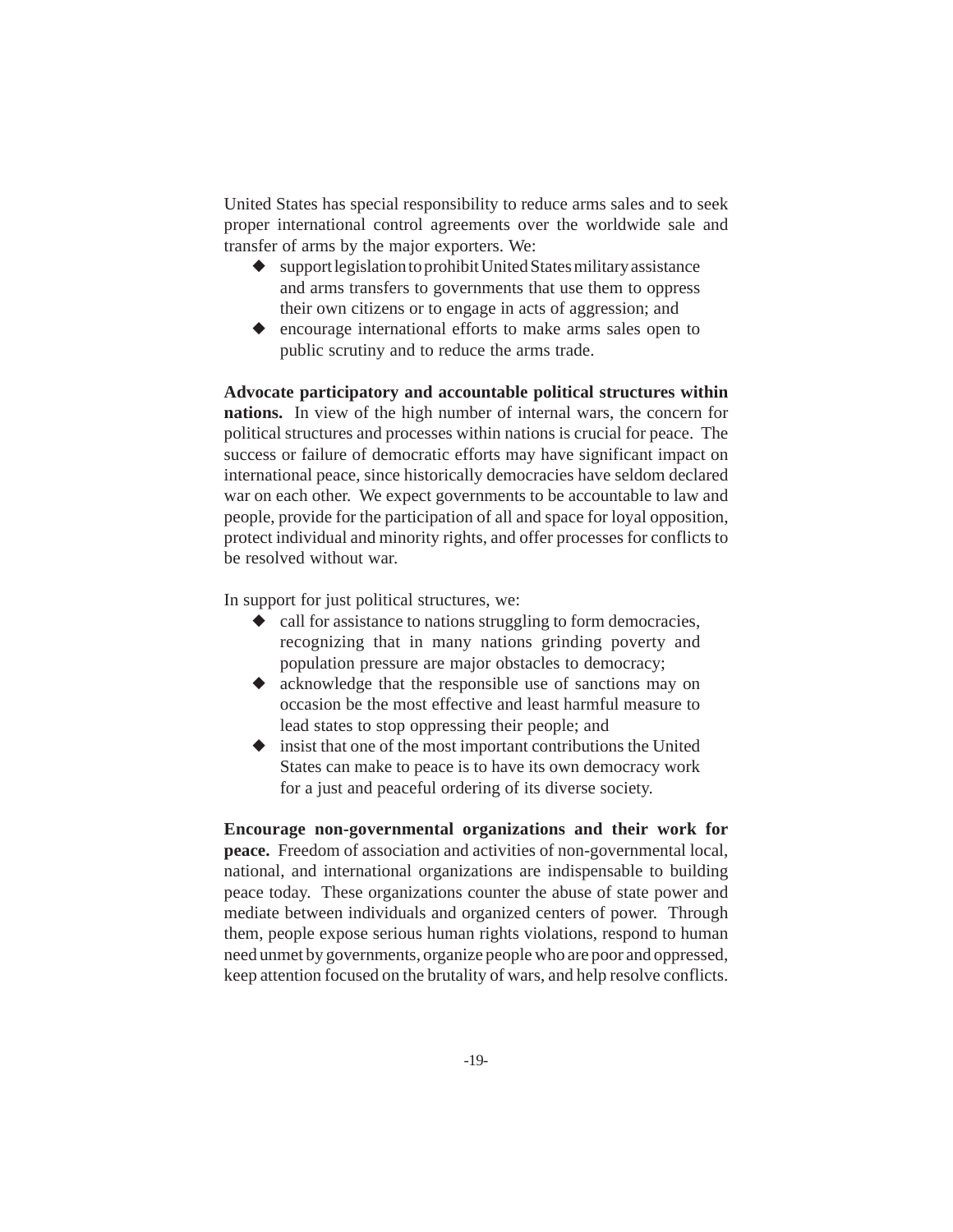In support of non-governmental organizations, we:

- ◆ recognize and strive to further the role churches play as a worldwide network of communication in the defense of human rights;
- ◆ encourage people to become active supporters of one or more such non-governmental organizations;
- ◆ call upon nations to protect by law and nurture in their culture the freedom of their citizens to join together in voluntary association; and
- ◆ support the emerging forms of service in which teams of highly-trained volunteers seek peace through nonviolent intervention in conflicted and war-torn areas of the world.<sup>17</sup>

**Encourage and support nonviolent action.** In this century nonviolent movements have impressively shown their ability to protest violence and injustice and to bring change in situations of oppression.

We strongly support efforts to develop the potential of nonviolence to bring about just and peaceful change, and we:

- $\bullet$  call for education on nonviolence in our church and elsewhere;
- ◆ encourage members of our church to give conscientious consideration to participation in nonviolent action in situations where it holds promise of being an appropriate and effective way to bring about greater justice, calling on them to appraise the situation with the principles of the just/unjust war tradition;<sup>18</sup> and
- ◆ provide pastoral support for those who in conscience undertake nonviolent action for peace, including those who do so in symbolic ways to dramatize an evil and to witness to the power of the cross of Christ.

**Care for the Uprooted.** Tens of millions are refugees in foreign lands. At least as many are internally displaced. In unprecedented numbers people have had to flee their homes because of persecution or general violence.

We support compassionate survival assistance for refugees and vigorous international protection for them. The world community has a responsibility to aid nations that receive refugees and to help change the situations from which they have fled. In our own country, we support a generous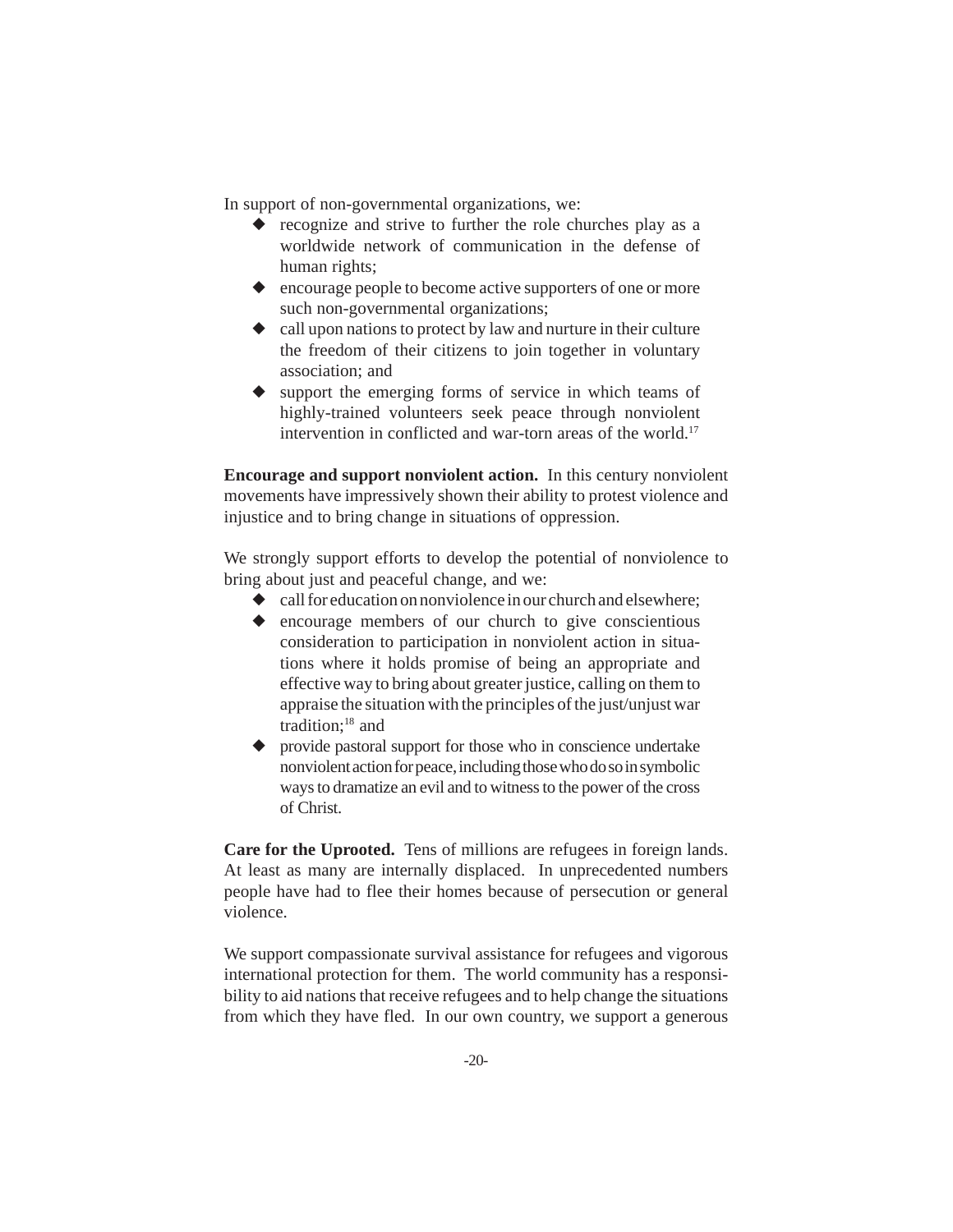policy of welcome for refugees and immigrants. We pledge to continue our church's historic leadership in caring for refugees and immigrants.

## **"GO IN PEACE"**

The elusive quest to build earthly peace is multifaceted, and for us belongs in a context that extends far beyond our own efforts and time. Our faith active for peace begins and ends with God, the *alpha* and *omega* of peace. Living still in a time when hate, injustice, war, and suffering seem often to have the upper hand, we call on God to fulfill the divine promise of final peace.

"Give God no rest" (Isaiah 62:6-7) until that day when "the wolf and the lamb shall feed together.... They shall not hurt or destroy on all my holy mountain, says the Lord" (Isaiah 65:25).

"Give God no rest" until that day when the nations "shall beat their swords into plowshares, and their spears into pruning hooks; nation shall not lift up sword against nation, neither shall they learn war any more" (Isaiah 2:4).

We await the fulfillment of God's promise of eternal peace, not in resignation, but in grateful joy and active hope, for our time and place are also God's. God, who makes earthly peace possible, calls us to gather in worship. Baptized into Christ, we hear the Gospel and share Holy Communion, the foretaste of the peaceful feast to come. The Holy Spirit sends us into our everyday communities to be agents for peace. We are called to pray, and to live, for peace in God's world.

We do the liturgy and we disperse, trusting that the peace of God in Christ Jesus, "which surpasses all understanding" (Philippians 4:7), goes with us and prepares us to be peacemakers.

"Go in Peace. Serve the Lord. Thanks be to God."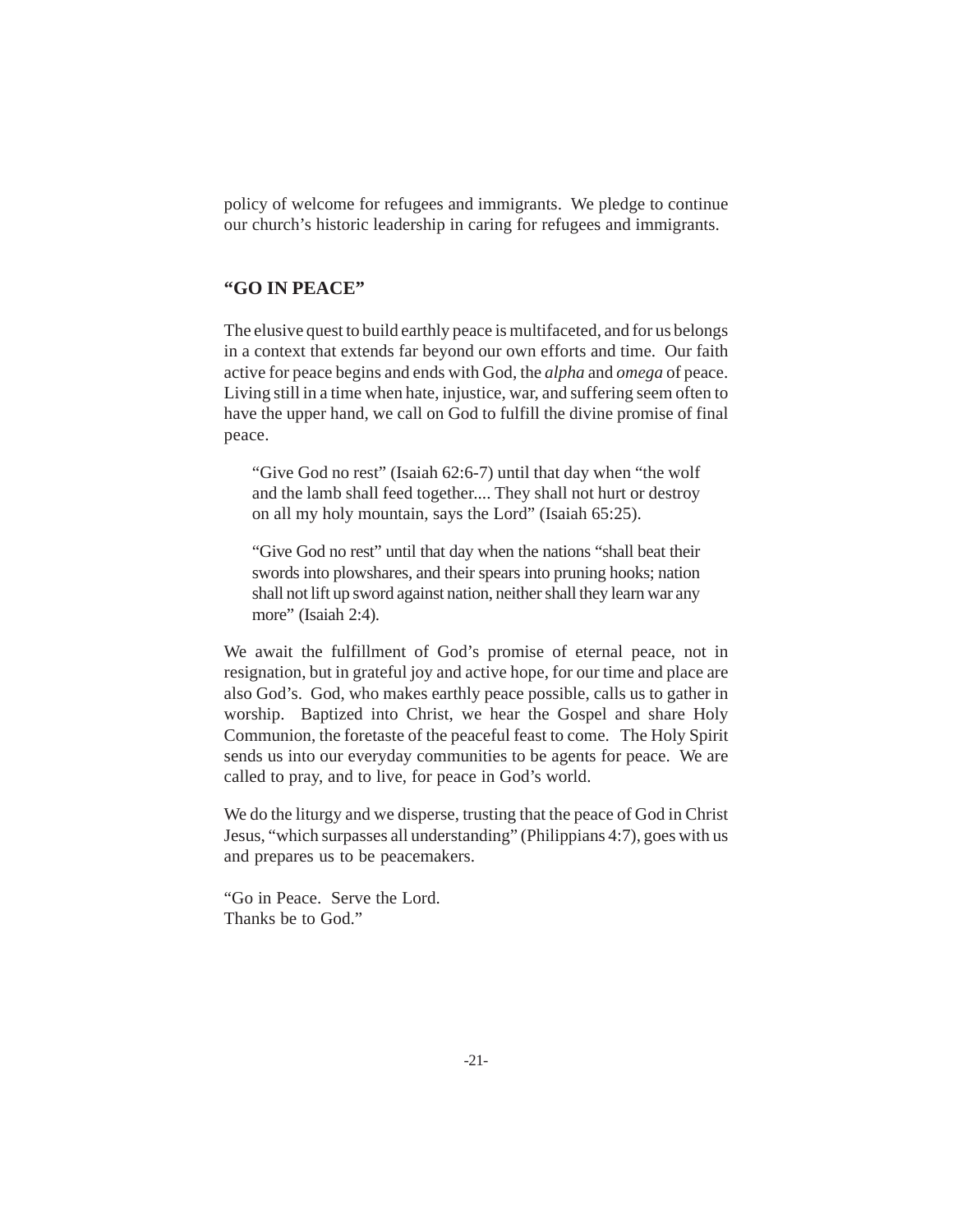# **IMPLEMENTING RESOLUTIONS ENACTED BY THE 1995 CHURCHWIDE ASSEMBLY**

#### Resolved:

1. To adopt "For Peace in God's World" as a social statement of this church to be used in accordance with the understanding outlined in "Social Statements in the Evangelical Lutheran Church in America: Principles and Procedures," which was adopted at the 1989 Churchwide Assembly (CA89.3.14).

2. To call on members of this church to renew our prayer for peace, our identity as a community for peace, and our study of the scriptural witness to the God of Peace, using this statement to help them form their judgments and carry out their commitment to live a faith active for peace.

3. To call on our congregations and professional leaders to give renewed attention to how our liturgy, preaching, hymnody, and prayers embody God's will for peace and our calling for peace.

4. To commend the education, service, and advocacy ministries of this church in their work for peace on our behalf; to direct churchwide units to review their programs and major program directions in light of this social statement with the intention of strengthening this church's witness to global peace; and to call upon members to support these ministries.

5. To direct the Division for Church in Society, in cooperation with other units, particularly the Division for Congregational Ministries, to provide leadership, consultation, and educational and worship resources for congregations on the basis of this statement.

6. To call upon members to give generously to the Evangelical Lutheran Church in America and its World Hunger Appeal, so that the Lutheran World Federation, Lutheran World Relief, Lutheran Immigration and Refugee Service, and our partner ecumenical agencies might do more in helping to alleviate the causes and consequences of war, to resolve conflicts, and to build peace; and to call upon members to participate actively in these ministries.

7. To call upon the educational institutions of this church—day schools, colleges and universities, seminaries, centers of continuing education, and camps—to review their programs in light of this statement, so as to further the study of peace and global affairs.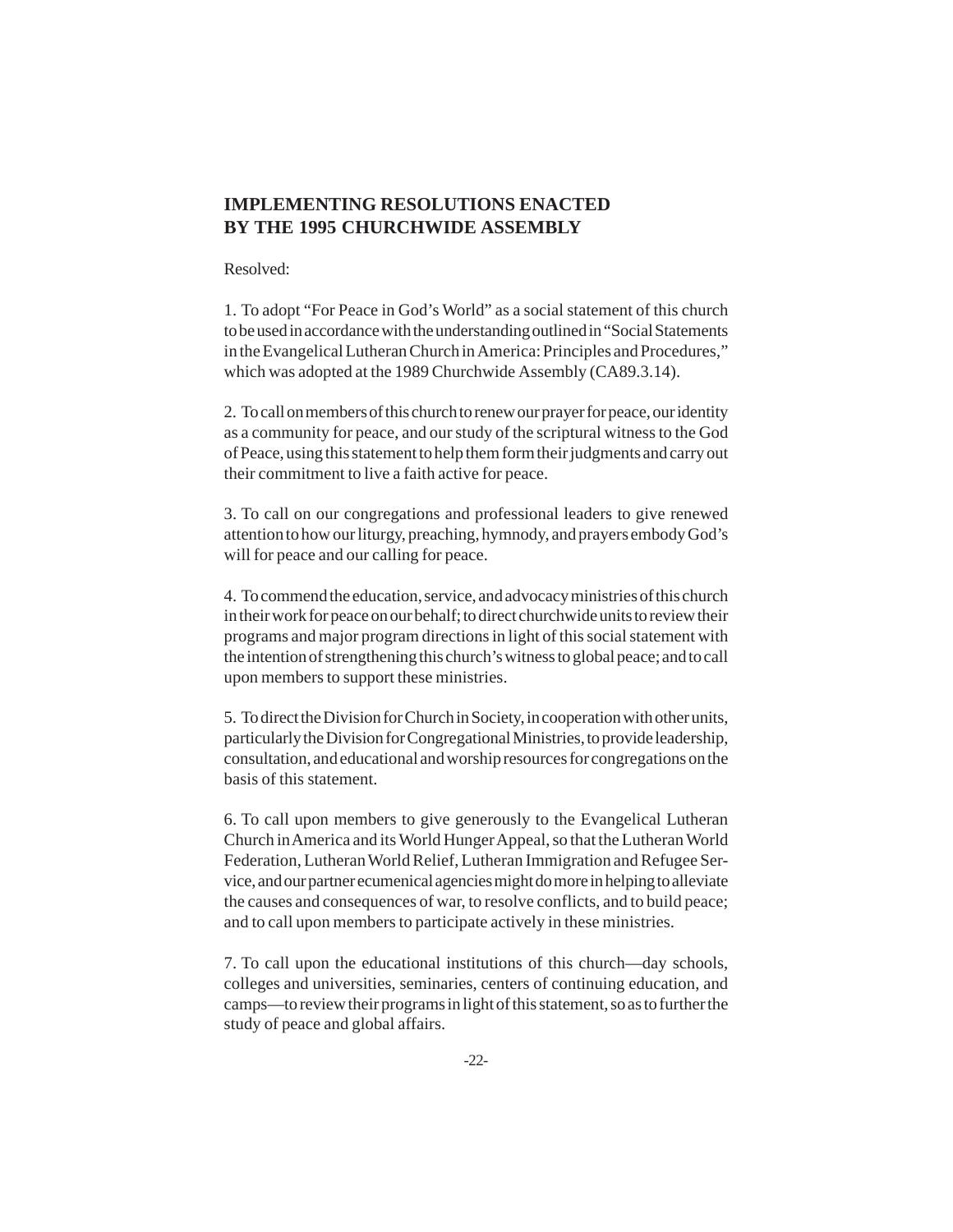8. To call upon the members and leaders of this church to support our youth in their struggle to define their identity and vocation as present and future peacemakers, and to call upon pastors and educators to encourage our youth to consider various forms of volunteer service that contribute to peace.

9. To share this social statement with other churches of the Lutheran World Federation, the World Council of Churches, and our other ecumenical partners as a sign of our commitment to work together for peace with justice.

10. To send this social statement to the President of the United States, to our elected representatives in the United States Senate and House of Representatives, to the United States Secretary of State, and to the Secretary General of the United Nations as a sign of our commitment to work with them for a more peaceful world.

## **ENDNOTES**

<sup>1</sup> The social statements on peace and global affairs from The American Lutheran Church and the Lutheran Church in America are one sign of this legacy. We affirm and seek to build upon these statements: "Conscientious Objection" (LCA, 1968), "National Service and Selective Service Reform" (ALC, 1970), "World Community" (LCA, 1970), "Peace, Justice and Human Rights" (ALC, 1972), "Human Rights" (LCA, 1978), "Mandate for Peacemaking" (ALC, 1982), and "Peace and Politics" (LCA, 1984).

2 Romans 15:33; 16:20; 1 Corinthians 14:33; 2 Corinthians 13:11; Philippians 4:9; 1 Thessalonians 5:23; 2 Thessalonians 3:16; Hebrews 13:20.

3 Colossians 1:15-20; Philippians 2:10-11; Romans 8:19-25; 1 Corinthians 15:23-25.

4 See the ELCA social statement, "The Church in Society: A Lutheran Perspective," 1991, pages 5-8.

<sup>5</sup> Seethemessageon "Community Violence," adopted by the ELCA Church Council, April 1994.

<sup>6</sup> "The Augsburg Confession," Article XVI. Note also its reference to Acts 5:29: "We must obey God rather than any human authority." Law and sword are meant to be God's servants to restrain evil and provide order (Romans 13:1-7). Nonetheless, political authority may itself become the embodiment of evil (Revelation 13).

<sup>7</sup> Formore on the just/unjust warteaching see, "Peace: God's Gift, Our Task" (ELCA 1993), pages 19-21, and 41-43. For congregational study, consult Joseph L. Allen, *War: A Primer for Christians-Crusade, Pacifism, Just War* (Nashville: Abingdon Press, 1991).

<sup>8</sup> "Peace and Politics," page 5; "Mandate for Peacemaking," pages 5 and 7.